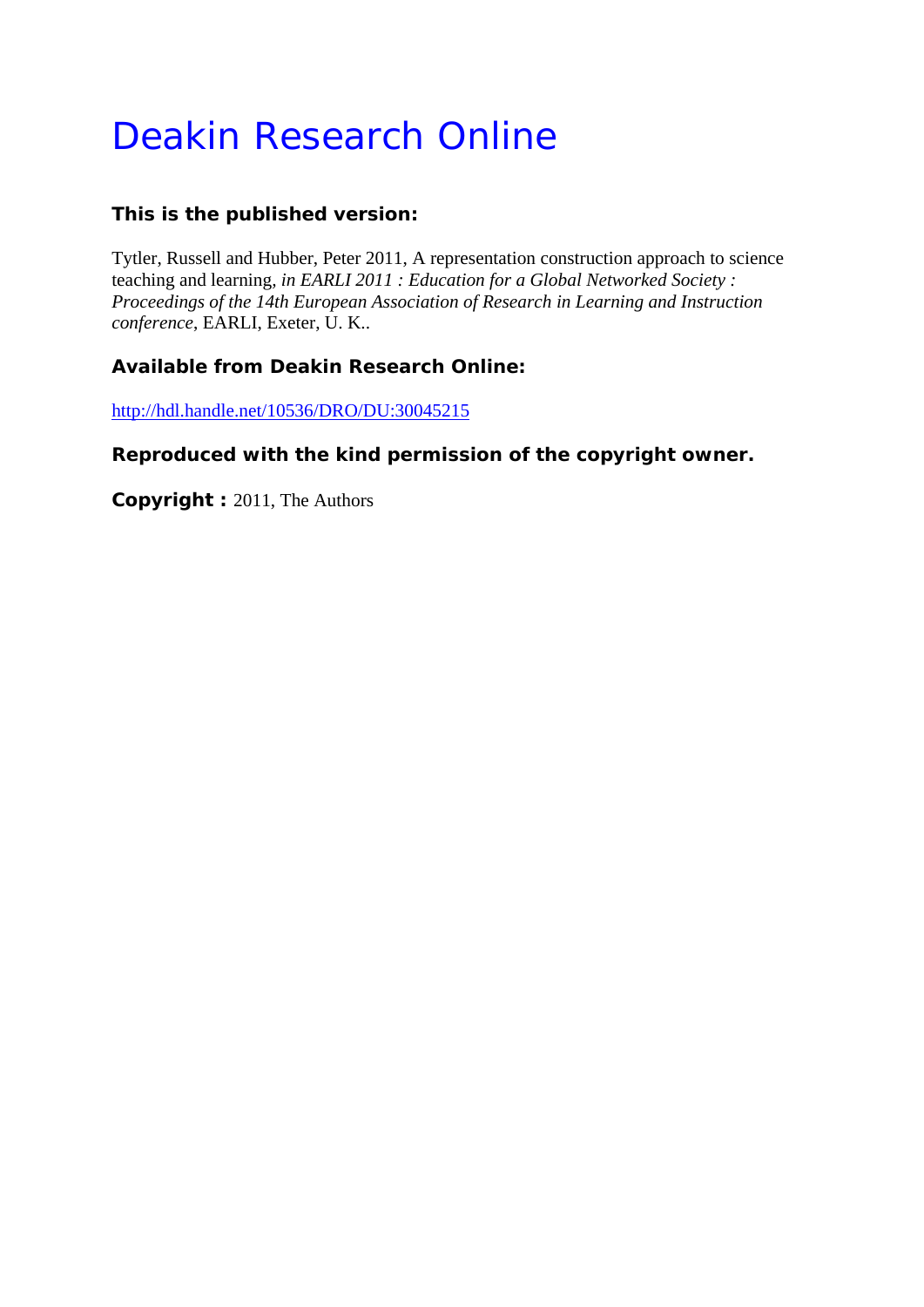## A representation construction approach to science teaching and learning

*Paper presented at the European Association of Research in Learning and Instruction (EARLI) conference, Exeter, UK, December.*

## *Russell Tytler and Peter Hubber*

## *School of Education, Deakin University, Australia*

A major focus of the Representation in Learning Science (RiLS) project has been to develop a teaching and learning approach based on the central principle of student representation construction, and to investigate the nature and quality of student learning that flowed from this. The project involved refining and extending our previous explorations of such a pedagogy (Carolan, Prain and Waldrip 2008) which were described in the previous chapter, and further drawing on and interpreting a diverse literature concerning student knowledge construction and its relation to representation and modeling. This included the vast conceptual change literature, which we have re-interpreted from a representational perspective (Tytler & Prain 2010) but on which we explicitly drew for insights into the particular problems evident for students learning key conceptual schema in science. It also included the Vygotsky inspired socio cultural literature concerning the role of language and representations generally in mediating learning.

There is a substantial literature, set broadly within a socio cultural framework, arguing that learning and knowing should be seen as a process of enculturation into the discursive practices of science (Lave and Wenger \*\*), and further that these practices are substantially shaped around a set of discipline specific and generic literacies used in science to build and validate knowledge (Moje, 2007). From this perspective, understanding is seen in terms of the capacity to generate and coordinate multi-modal representational resources to develop explanations and solve problems. Thus, explicit discussion of the form and function of scientific representations becomes a key aspect of teaching and learning in science (Ainsworth 2006, 2008; Lemke 2004). Achieving meta representational competence (DiSessa 2004) in recognizing the characteristics of effective representational practice, including representational quality, the selective nature of representations, and how they are coordinated in developing solutions, becomes a key aim of science education (Gilbert 2005; Kozma & Russell 1997, 2005; Kozma et al. 2000). A growing modeling literature identifies the power of refinement of explanatory models through classroom negotiation (Clement & Rea Ramirez 2008). The implications of these literatures for classroom teaching and learning practice is that there should be represented in the public space of the classroom the opportunity for students to develop a) explicit knowledge of representational form and function, b) knowledge of representational quality and the selective nature of representations, and c) skills in coordinating multiple representations in problem solving.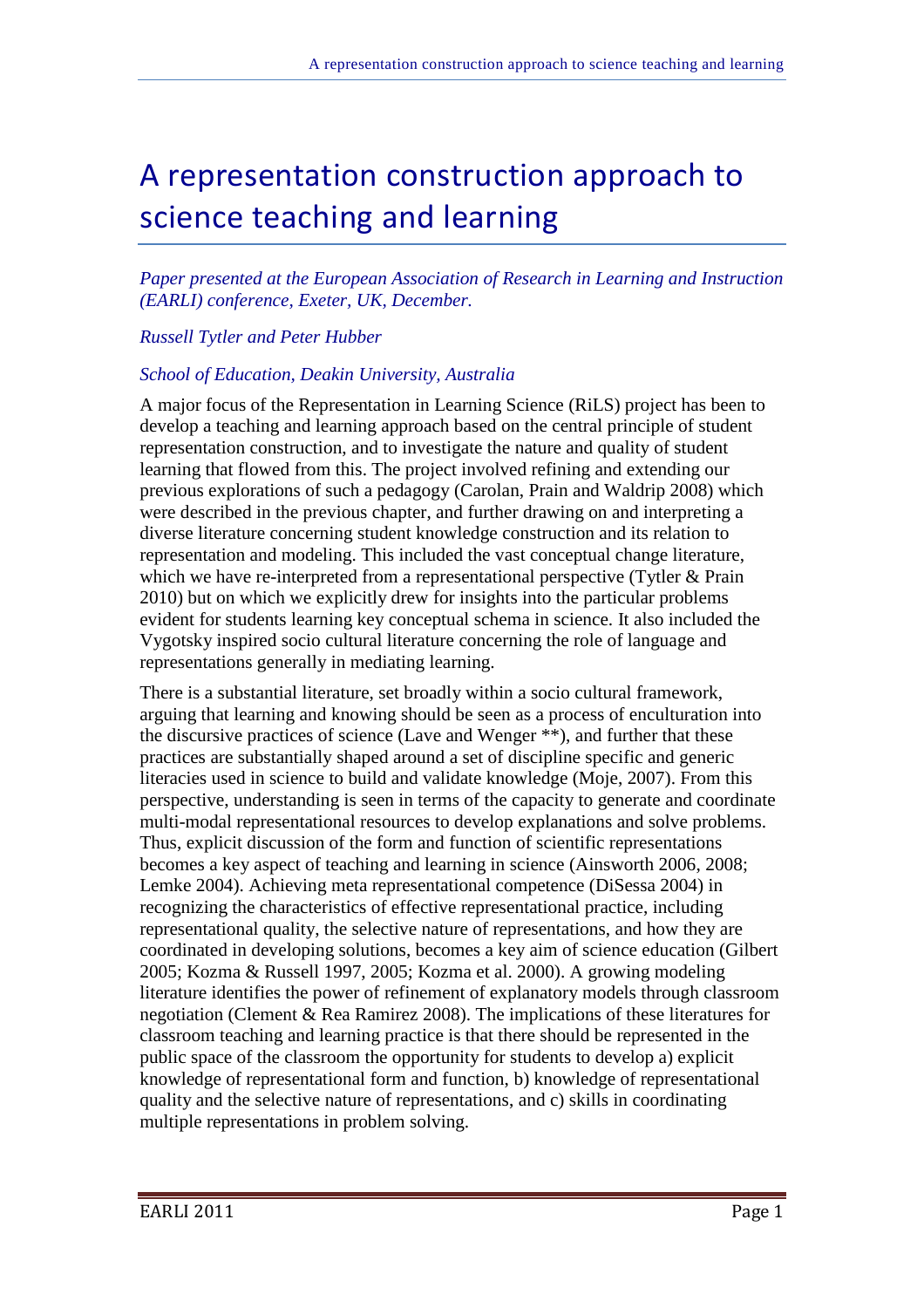Further studies have verified the defining, rather than supporting role played by representations in the generation of knowledge and the solving of problems (Klein, 2001; Tytler, Haslam, Prain & Hubber, 2010; Zhang, 1997), consistent with pragmatist perspectives on the material nature of knowledge (Peirce 1931/58; Wittgenstein<sup>\*\*</sup>) and the way representations actively shape knowing and reasoning. Again, from a classroom perspective this implies that rather than focus on concepts conceived of traditionally as explicitly and verbally defined, teaching and learning processes need to be built around the representational resources used to instantiate scientific concepts and practices (Moje 2007).

From socio-cultural perspectives, learners need to participate in authentic activities with these cultural resources/tools to learn effectively (Cole & Wertsch, 1996; Vygotsky, 1978, 1981a, 1981b). A further literature in science education argues the need for students to actively construct representations in order to become competent in scientific practices and to learn through participating in the reasoning processes of science (Ford & Forman 2006). Socio-cultural accounts of the value of this practice focus on the potential for increased student engagement in a learning community (Greeno, 2009; Kozma & Russell, 2005). From a cognitive perspective, Bransford and Schwartz (1999) sought to re-conceptualize the learning gains and potential for transfer when students generated their own representations. Rather than argue that students developed transferable domain knowledge from this activity, they claimed that student construction of representations led to the development of problem-solving skills that could be applied in new contexts. Cazden (1981) argued that students needed to engage with performance of representational practice before achieving competence.

Researchers in classroom studies in this area (Cox, 1999; Greeno & Hall, 1997; Lehrer & Schauble 2006a, b; Tytler, Peterson & Prain 2006; Waldrip, Carolan & Prain 2010) have noted the importance of teacher and student negotiation of the meanings evident in verbal, visual, mathematical and gestural representations in science. They claimed that students benefited from multiple opportunities to explore, engage, elaborate and re-represent ongoing understandings in the same and different representations. Greeno and Hall (1997) argued that different forms of representation supported contrasting understanding of topics, and that students needed to explore the advantages and limitations of particular representations. These studies also indicated that representations in science classrooms can serve many different purposes. As noted by Cox (1999) argued that representations can be used as tools for many different forms of reasoning such as for initial, speculative thinking, to record observations, to show a sequence or process in time (Ainsworth, Prain & Tytler 2011), to sort information, or predict outcomes. Students need to learn how to select appropriate representations for addressing particular needs, and be able to judge their effectiveness in achieving particular purposes.

Thus, the literature informing our practice has emphasised the centrality of representations in learning and knowing science, the need to frame learning sequences around the development of students' representational resources, the need to make explicit the form and function of representations, and the need to develop metarepresentational competence. Further, we have drawn on a literature that goes further than emphasising representational interpretation, to advocate representational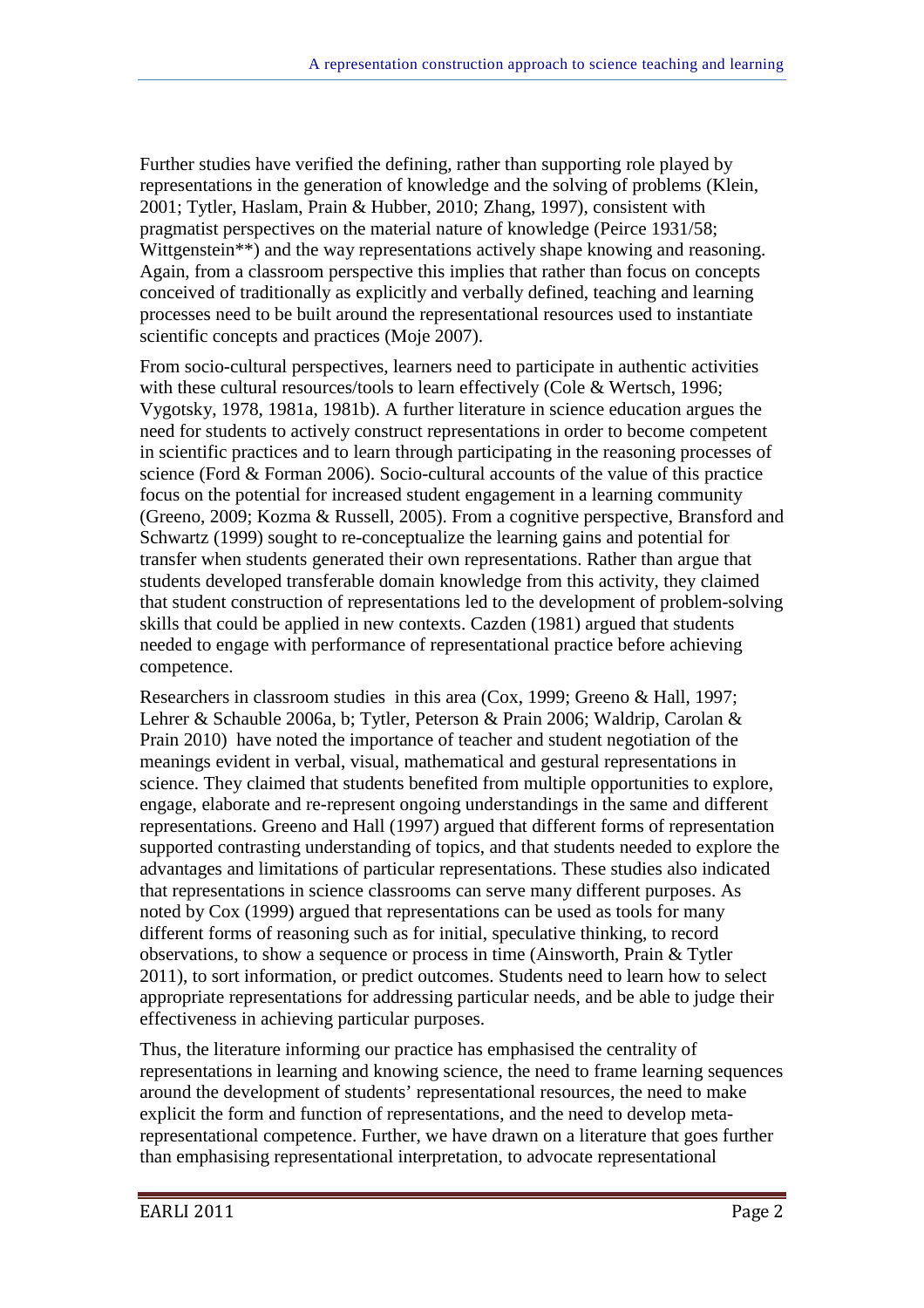construction, negotiation and evaluation in authentic settings, in order to more deeply engage students in the knowledge building practices of science. Prior to the RiLS project, members of the team had explored these principles in classroom settings (Carolan, Prain & Waldrip 2008; Waldrip, Carolan & Prain 2010) and become convinced of their potential to engage students in quality learning. RiLS provided an opportunity to explore more systematically the nature of the teaching and learning principles that might be built around representation construction, and the resulting quality of student engagement with learning. The RiLS project had a number of facets, but the central feature upon which this book and this chapter are based was an in depth exploration in which members of the team worked closely with two primary, and two or sometimes three secondary teachers, to explore the approach applied to key science topics that were known to present learning challenges for students. These topics generally consisted of 6-12 lessons.

#### **The research methods**

Our work involved working closely with teachers to jointly construct units of work around key science topics known to present learning difficulties, and developing our insights over three topics in each of the primary and secondary classrooms, over three years. The primary school topics were animals in the school ground, energy, and water (changes to matter). The secondary school topics were force and motion, molecular models of substance, and astronomy. Our perspective is that the conceptual challenges in these topics, identified in the conceptual change literature, are fundamentally representational challenges (Tytler & Prain 2010). The teaching and learning approach we pursued with the teachers involved constructing learning sequences around a series of representational challenges that allowed assessment of representational adequacy and negotiation, and explicit consideration of the role of representations in learning and knowing. We chose to work with teachers across the middle years (5-9) of schooling, which are recognized as posing particular challenges for student engagement (Luke et al. 2003), and over which interest in science has been demonstrated to markedly decline (Tytler & Osborne, in press). The pedagogy in fact is consistent with middle years principles of active engagement and challenge in learning activities, entailing higher order thinking and reasoning. The aim of the research was to

- a. iteratively develop over these three years a set of principles of teaching and learning that exemplified our 'representation construction' position,
- b. better understand how this might look in practice,
- c. investigate the challenges for teachers in adopting this approach, and
- d. more sharply identify the student learning gains associated with the approach.

For each unit of work, the teachers' practices, student-teacher interactions, and student activity and discussion were monitored using classroom video capture. This involved two cameras arranged to film the teacher, and a selected group of students for each lesson. Radio microphones were used for teachers and the student group. The video was captured on digital tape and uploaded and compressed, and coded to identify 'quality teaching and learning moments' for later analysis, using Studiocode software. These teaching and learning sequences were then selectively transcribed and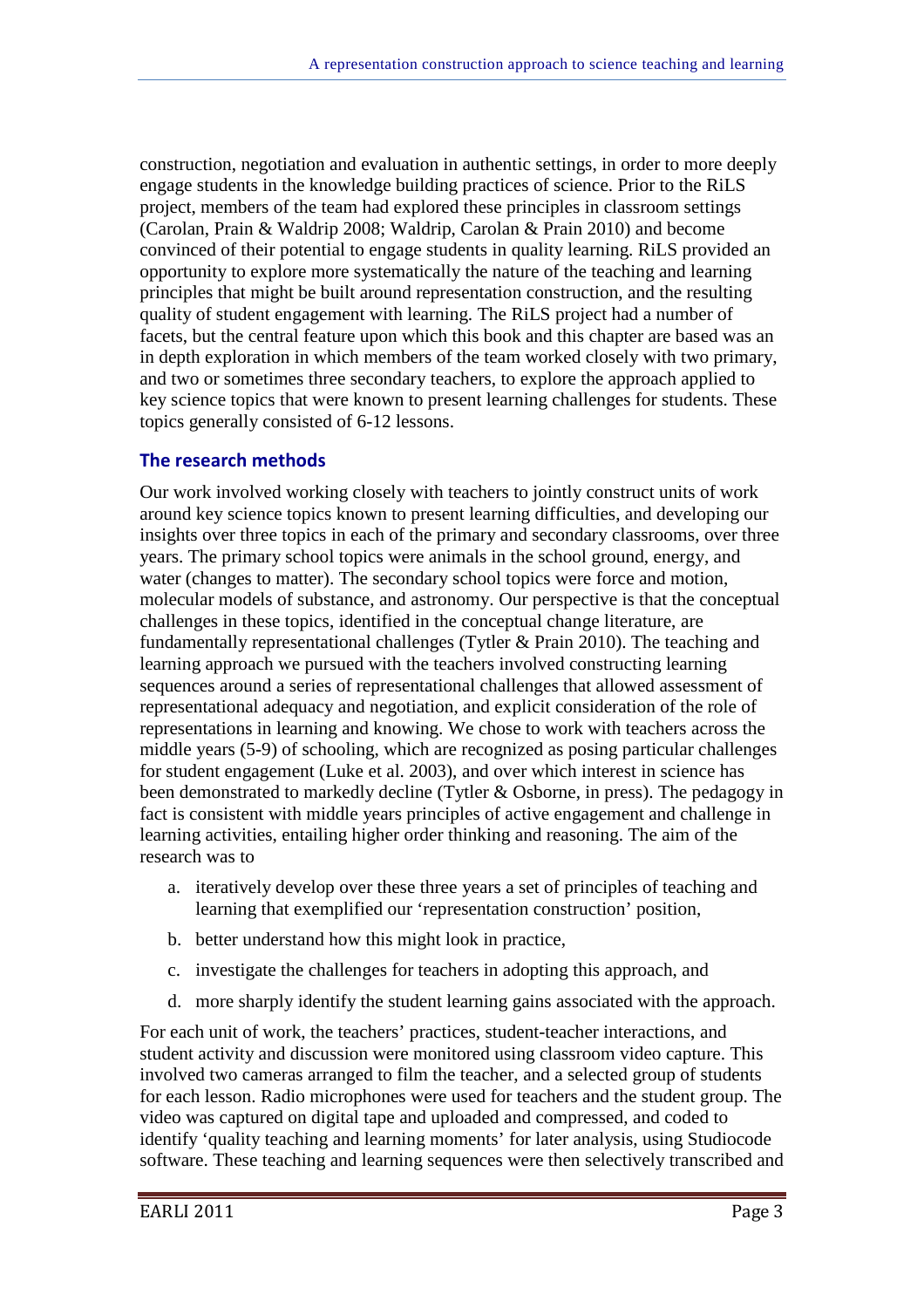subjected to interpretive analysis to identify the extent to which and in what ways the teaching and learning principles were exemplified, and for evidence of the ways in which the focus on representations supported reasoning and learning. Students were interviewed about their learning and their understandings of the nature of representations in constructing explanations, and teachers about their perceptions of the effectiveness of aspects of the sequence. Student workbooks were collected to provide a continuous record of presentational work.

In working with the teachers over three years, we developed a set of teaching and learning principles based on our experience in this and previous projects and on theoretical ideas described above. These were available to teachers, and were the working principles we used in helping teachers plan the lesson sequence. They reflect a view of quality learning as induction into the epistemic practices of the science community, with student construction of scientific representations understood as a crucial strategy for acquiring an understanding of the literacies of science as well as their underpinning epistemologies and purposes. The pedagogy is strongly aligned with notions of guided inquiry, pragmatism, and semiotics.

The set of teaching and learning principles described in this chapter were hence developed in a hermeneutic cycle involving a conversation between the research literature, the unfolding experience of the researchers in working with teachers and gathering multi-perspectival information on teacher and student learning experiences, a series of workshops in which teachers and researchers reflected on and discussed their observations and experiences, and analysis of a comprehensive data set including the video record of classroom interactions, student artefacts, teacher and student interviews, and student pre- and post-tests. While the broad principles were in place early in the project, the refinement represented here represents a growing understanding of the key elements and their relative emphasis, the relation between the different principles, and the detailed nature of the teaching practice and the student learning that attaches to each principle.

The principles of this representation construction approach to teaching and learning are first described in brief, before being illustrated in some detail. As part of this exemplification, we will present examples of the challenges faced by teachers in adopting the approach, and illustrations of the quality of student learning associated with the principle. Finally, we will argue that this approach is a particular form of guided inquiry that shows promise of resolving the tension in science education (Osborne 2006) between the need to introduce students to the established, canonical forms of science, and the need to engage them in the creative processes by which scientists explore phenomena and build new knowledge.

## **A representation construction approach to teaching and learning in science**

The following principles were developed by the RiLS team, based on an iterative process of analysis of jointly constructed teaching sequences and discussion involving the researchers and teachers. The principles will be exemplified further below, drawing particularly on two of the secondary sequences; force and motion, and substances.

In a representation construction approach to teaching and learning: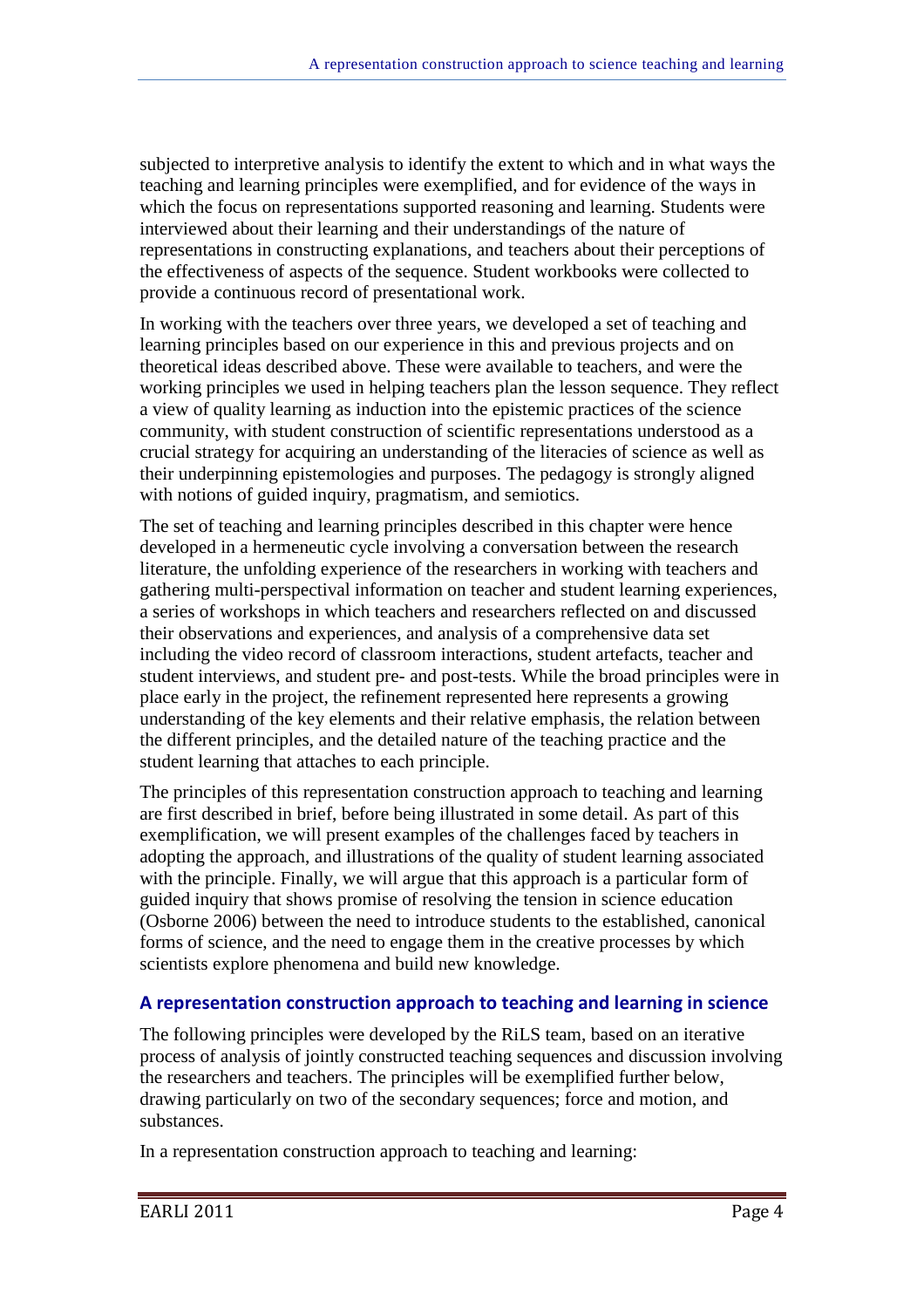- 1. *Teaching sequences are based on sequences of representational challenges which involve students constructing representations to actively explore and make claims about phenomena*
	- a. *Teachers clarify the representational resources underpinning key concepts*: Teachers need to clearly identify big ideas, key concepts and their representations, at the planning stage of a topic in order to guide refinement of representational work.
	- b. *A representational need is established:* Students are supported, through exploration, to identify the problematic nature of phenomena and the need for explanatory representation, before the introduction of canonical forms.
	- c. *Students are supported to coordinate representations:* Students are challenged and supported to coordinate representations across modes to develop explanations and solve problems.
	- d. *There is a process of alignment of student constructed and canonical representations:* There is interplay between teacher-introduced and student-constructed representations where students are challenged and supported to refine, extend and coordinate their understandings.
- 2. *Representations are explicitly discussed:* The teacher plays multiple roles, scaffolding the discussion to critique and support student representation construction in a shared classroom process.
	- a. *The selective purpose of any representation:* Students need to understand that multiple representations are needed to work with aspects of a concept.
	- b. *Group agreement on generative representations*: Students critique representations to aim at a resolution, in a guided process.
	- c. *Form and function:* There is explicit focus on representational function and form, with timely clarification of parts and their purposes.
	- d. *The adequacy of representations:* Students and teachers engage in a process of ongoing assessment of student representations.
- 3. *Meaningful learning involves representational/perceptual mapping:* Students experience strong perceptual/experiential contexts, encouraging constant twoway mapping/reasoning between objects and representations.
- 4. *Formative and summative assessment is ongoing*: Students and teachers focus on the adequacy, and coordination of representations.

These principles clearly involve a learning process for teachers as well as students. The clarification of the relation between concepts and representational resources, and the epistemological shift entailed in moving from a view of science knowledge as consisting of resolved, declarative concepts to one in which knowledge is seen as contingent and expressed through representational use, both involve significant challenges. For students who see knowledge as established facts and processes to be memorized, these principles offer no comfort. In the remaining part of this paper/chapter we will explore what these principles look like on the ground, drawing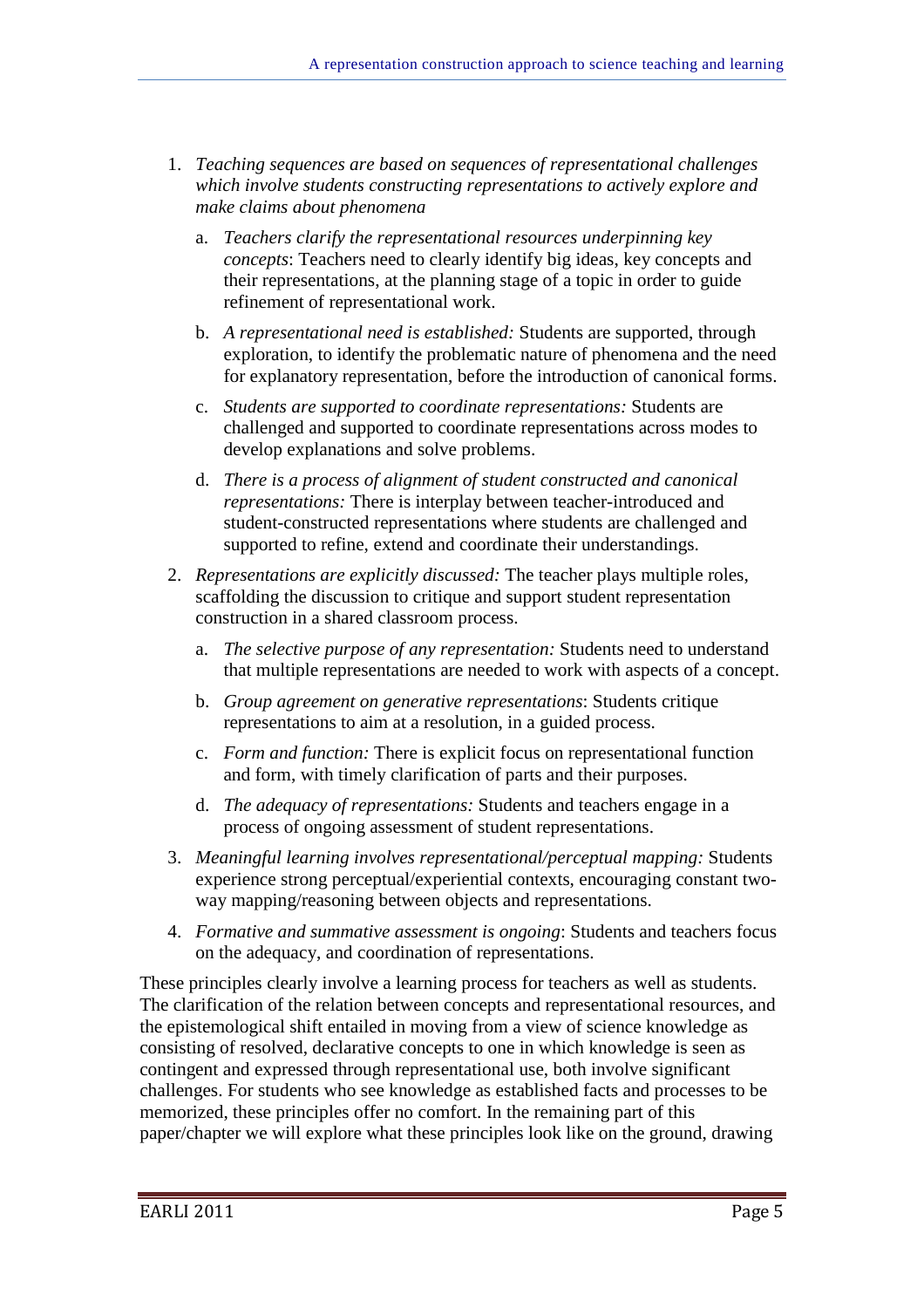on two different topics, and the experience of teachers and students in developing this approach.

For each principle, we will examine the experience of teachers and students and the associated learning outcomes. For this we will draw particularly on the teaching and learning sequences in force and motion, and substances, both of which involved students in Year 8 (13 year olds).

#### *Introducing representations of force*

The first illustrative case is the planning and initial sequence of the forces unit. This was the first unit planned with the secondary teachers. Previous work (Waldrip, Carolan & Prain 2010) had shown that adopting a representational focus places stringent demands on clarifying what knowledge is to be pursued. The planning process began with discussion of key concepts associated with force. An examination of the chapter of 'forces' in the student textbook, which had been traditionally used to structure this unit, showed a 'run through' of many different types of force – contact forces, gravity, electrostatic and magnetic force – represented by arrows superimposed on complex and often dramatic photographs of force phenomena. In the book the use of arrows was not justified, but assumed, and the rules relating to the arrow convention were not discussed despite the complexity of some of the force diagrams.

In order to refine the representational work, the research team collaborated with the teachers in identifying the big ideas, or key concepts, of force. Students' alternative conceptions reported in the literature were discussed, including confusion between force and movement in diagrams, conceptions of force as embedded within a body's motion, and confusions about the force-acceleration relations in two dimensional motion, for instance applying to orbiting satellites. The force arrow convention was felt to be central to the representational conventions associated with problem solving in this area. The initial lessons in the sequence focused on the explorations of representations and learning of the scientific conventions of representing forces. As we have described elsewhere (Hubber, Tytler & Haslam 2010), the idea that force arrows are a negotiable convention, capable of flexible use, and that there is no absolute 'right' or 'wrong' convention to describe force, was an empowering realisation for these teachers. They were surprised that such an apparently resolved representation could be the subject of discussion. Thus, Principle 1a, concerning the identification of key ideas and the associated representational resources, involved in this case an epistemological shift for the teachers, who needed support to think their way into the approach.

Lyn's sequence was broadly representative of the approach of all three teachers, who met regularly to share ideas and experiences and plan. The sequence consisted of a series of challenges (Principle 1) in which students constructed representations to clarify force and motion processes, develop explanations, or solve problems. These were often reported on in the public space of the classroom, providing an opportunity for Lyn to question and negotiate the adequacy of the representations and move students towards an appreciation of canonical forms (Principles 1b and 1c). Lyn began the sequence by developing in students an understanding of the term 'force', assisting them to construct meaning for force through their everyday language. She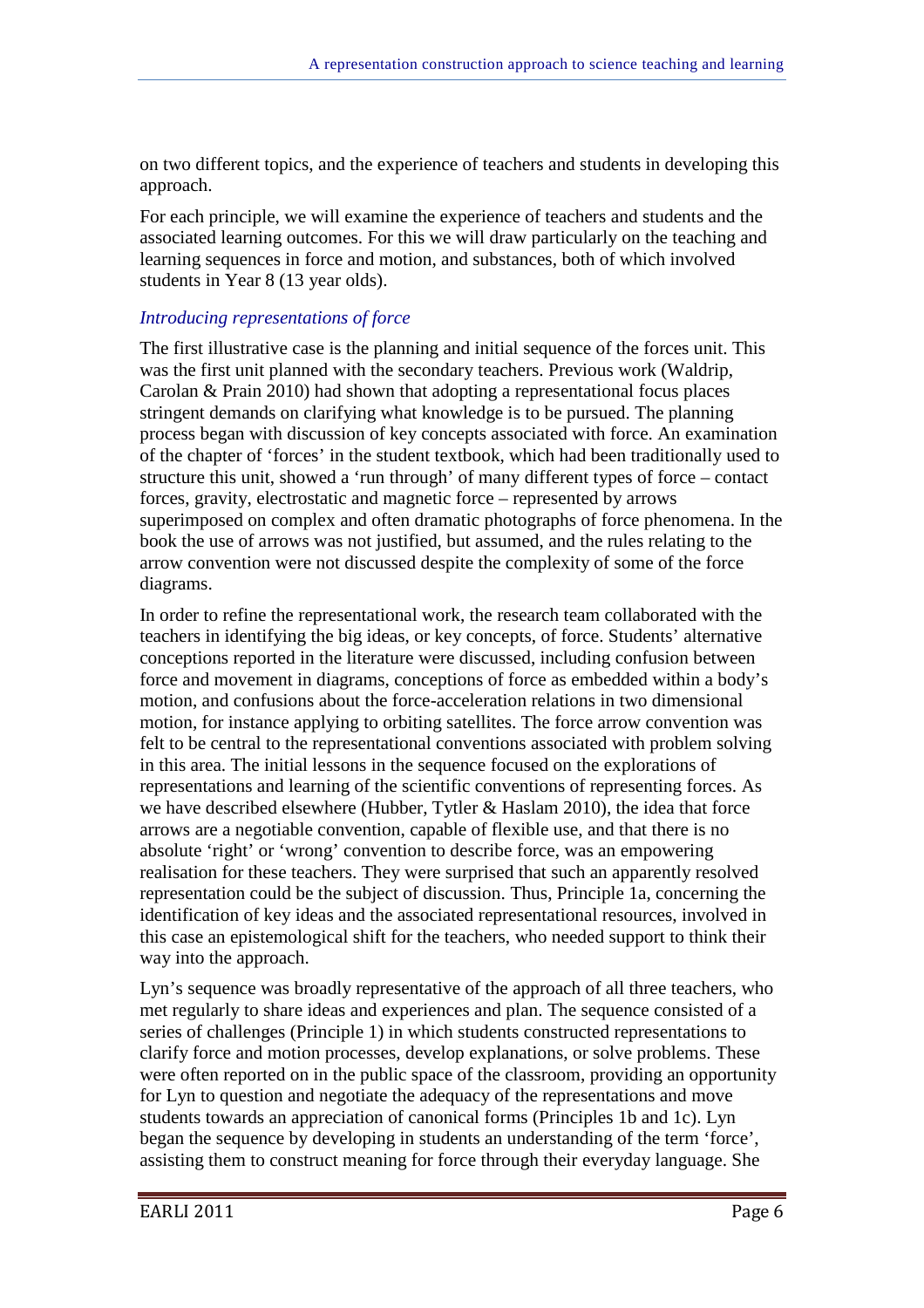did this by initially eliciting from the students' everyday action words they used, given the task of changing the shape of a lump of plasticine. A brainstormed list of words was quickly constructed and displayed on the board, including *stretch, carve, twist, roll, squeeze, mould* and *poke*. From the initial brainstorm listing Lyn rerepresented the list into a tabular form after discussing with the students whether each of the elicited words could be placed into a column labelled 'push' or a column labelled 'pull'. She then introduced the scientific meaning of a force as a push or pull of one object onto another.

Lyn used gestures to re-represent the words as they were given by the students. Many of the students also provided a gesture explicating their uttered word. A noticeable feature of the teachers' and students' communication during this unit, that gestures became an important part of describing and validating what was being represented in words or diagrams. Gestures were used to indicate pushes or pulls or lifting forces, to mime the size of forces, and to indicate direction, and points of application of forces. We see this as a natural form of re-representation in which meaning is established in the public space by a process of representational weaving, in this case between verbal and gestural modes.

Lyn then explored with the students various ways in which an everyday action or series of actions involving forces could be represented in a two dimensional form on paper. The students were given the one minute task of changing the shape of a handful sized lump of plasticine, and following this task, they were to represent their actions in changing the shape of the plasticine in paper form. The different representations constructed by the students, some of which are shown in Figure 1, were discussed and evaluated within a whole class discussion.

| Student 1                                               |                                                                | Student 2                        |                                                  |          |  |
|---------------------------------------------------------|----------------------------------------------------------------|----------------------------------|--------------------------------------------------|----------|--|
|                                                         | asticine                                                       |                                  |                                                  |          |  |
| Pulling to breakit<br>squish<br>twist<br>rol<br>squeeze | rell to sausage shape<br>split top into 2 (so looks like ears) | Doll<br>Poch Midle<br>$\prime$ . | All or surface<br>$\Delta \Delta x$<br>Done<br>6 | lex cds; |  |

**Fig. 1** Student representations of manipulating plasticine

One representation which had a sequenced series of figures with annotation (Figure 2 Image A) was unanimously accepted as providing clarity of explanation of the actions that were undertaken:

Lyn: Which one of these representations worked well in explaining what was *done?*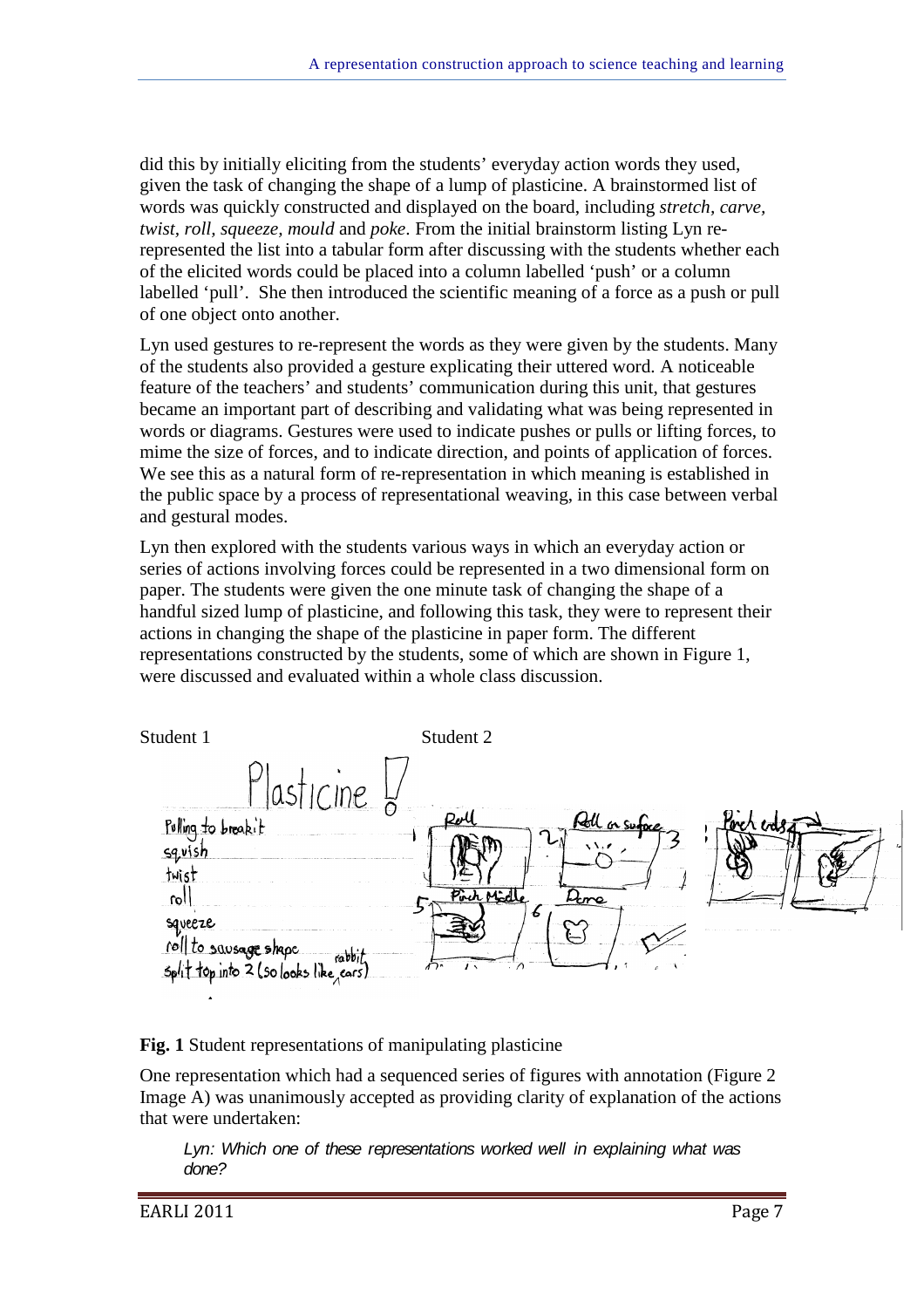*Student 1: John's because it should you exactly what to do. Mine could have ended up anything.*

*Student 2: It was more visual, you can actually see it is easier to actually see what you did. With the other ones you could make it in different ways.*



**Fig. 2** Reproduction of video images of John's representations

For the next stage of the sequence Lyn introduced diagrams using the scientific convention of representing forces as arrows. She discussed with the students the benefits in adding arrows, to represent pushes and pulls, to John's drawings to enhance the explanations (Figure 2 Image B). The students were then given the task of re-representing their explanations of changing the shape of the plasticine in pictorial form using arrows. Figure 3 shows three students' responses.



**Fig. 3** Students' use of arrows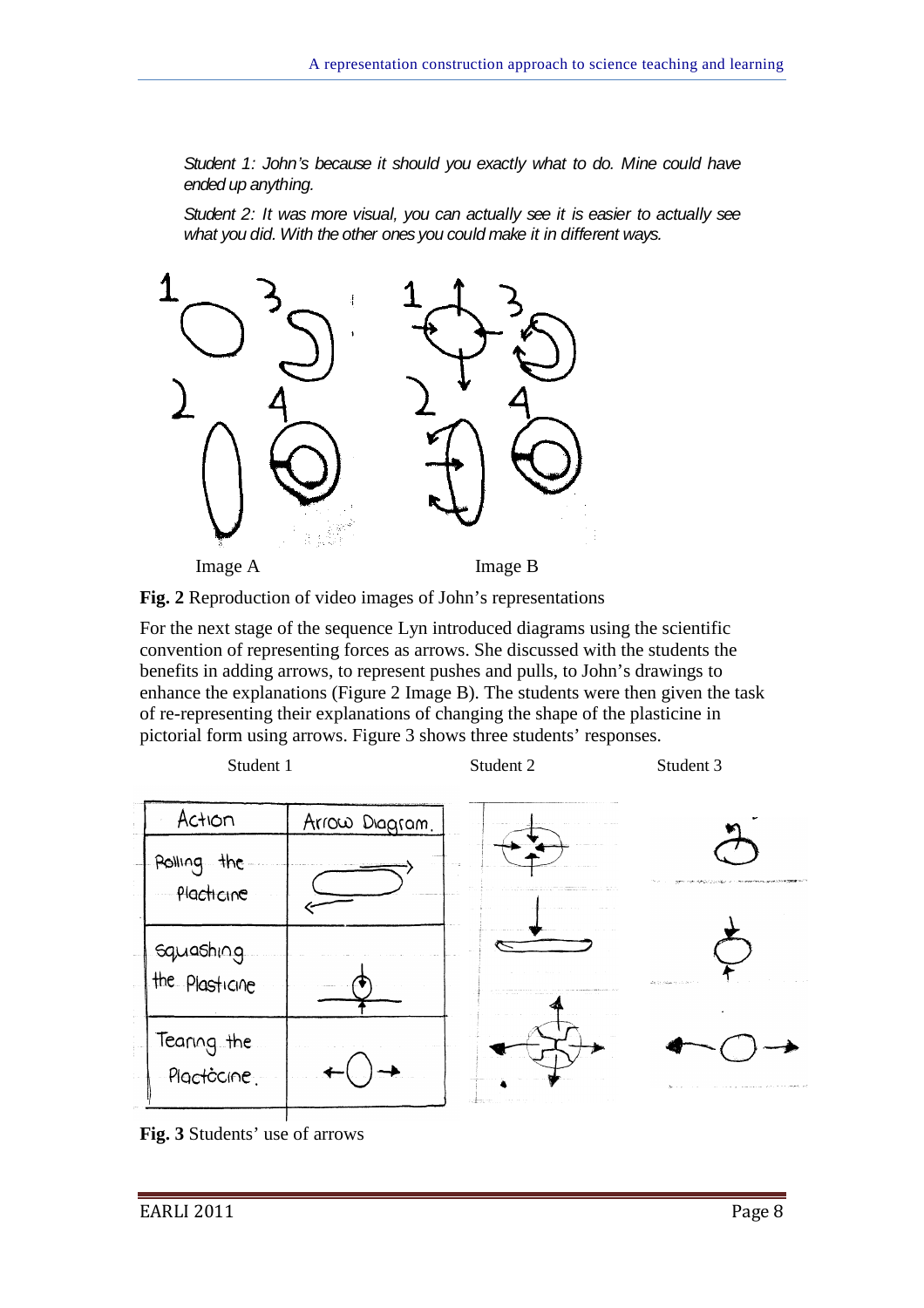The completion of this task produced different meanings of the use of arrows, which Lyn discussed with her students. Several issues were raised and discussed including:

- Distinguishing between the arrow representation as a force or as a direction of motion;
- Distinguishing between different types of arrows, such as curved or straight, thick or thin, many or few.

Lyn then introduced the scientific convention of representing forces as straight arrows, when the base of the arrow is the application point of the force and the length of the arrow gives an indication of the strength of the force. The students were then encouraged to apply this convention to various everyday situations where forces are applied. For example, students were each given an empty soft-drink bottle and asked to represent the forces needed to twist off the bottle cap, and asked to use the arrow convention to represent a gentle, and a rough stretch (Figure 4).



**Fig. 4** Student exploration of the arrow representation of force

This introductory sequence is illustrative of a number of the representation construction principles, particularly how activity sequences are built that involve students constructing rather than practising and interpreting representations (Principle 1). The representation construction task is built on a need to communicate a sequence of shaping forces (Principle 1b), using verbal and visual and gestural modes (Principle 1c) and leads to the canonical arrow form through a process of explicit discussion of representational form and function (is it clear? Could we reproduce the sequence?) and of the adequacy of student representations (Principles 2, 2c, 2d). This process of public negotiation in which students agree on effective representations of the shaping process (Principle 2b), leads to an alignment of student and canonical representations (Principle 1d). The teacher, at particular points, introduced arrow notations in response to a felt representational need.

The approach could be seen as a particular form of guided inquiry in which teachers introduce tasks that open up representational needs, and intervene strategically to scaffold students' development of representational resources. It also has much in common with conceptual change approaches, with exploration of prior learning, and the development of explanation through exploration and guided discussion. In this particular version however, there is a close focus on representational resources rather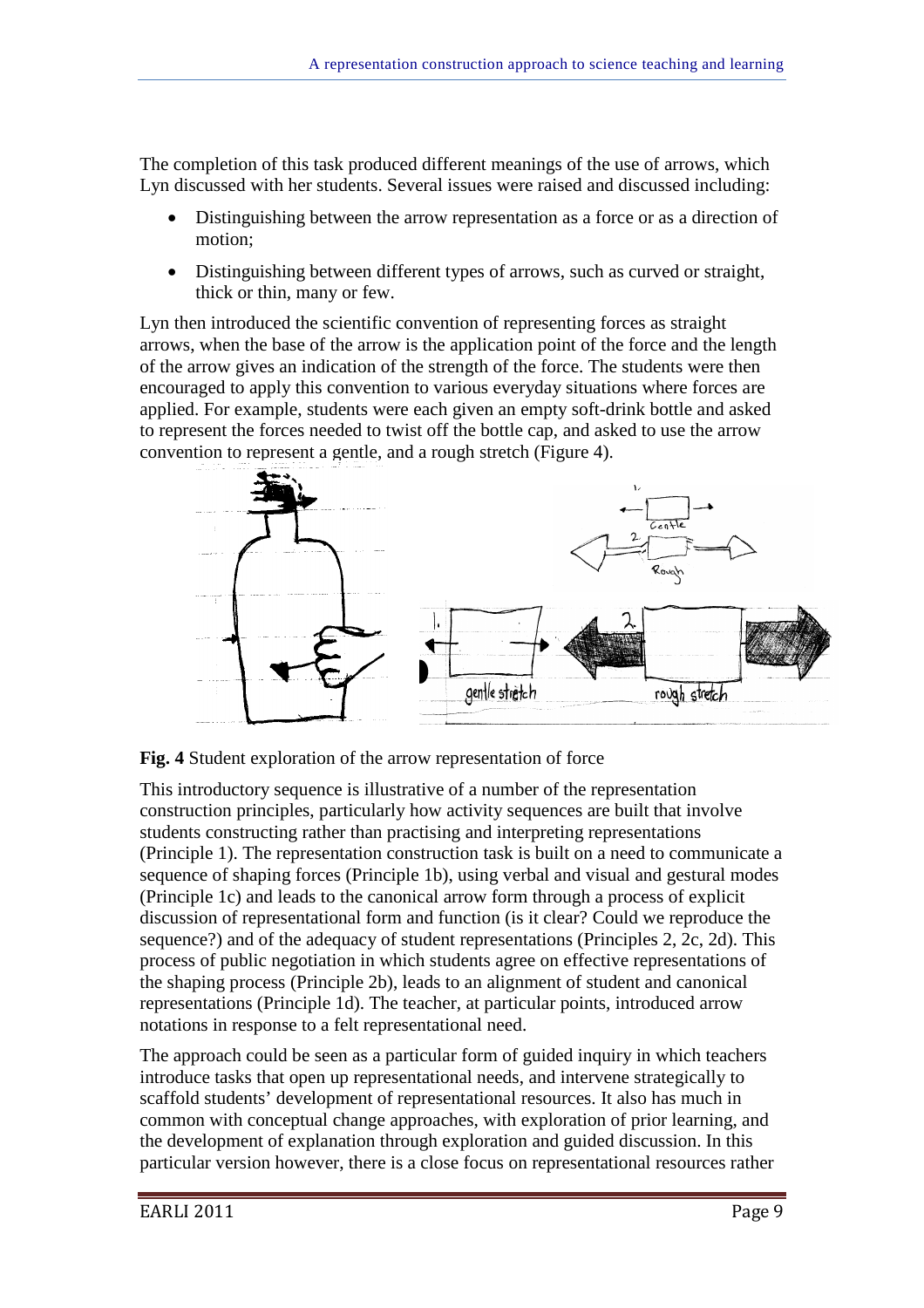than on rather more nebulous concepts, and there is ample scope for students to be generative and creative within the structured sequence. The end point is not fixed, with students free to produce different versions of the canonical forms.

Concepts about gravity, weight and mass formed the focus of the next stage in the teaching sequence. Students' ideas about these concepts were elicited through a questionnaire, and the responses helped shape the sequence. Several modes of representations formed the structure of the challenge activities. These included:

- Role-plays with a Swiss ball representing Earth and a soccer ball representing the Moon, and a toy bear simulating the gravitational effects on a person on earth, and on the Moon.
- Comparing everyday language conventions for the term 'weight' with the term's scientific meaning.
- The use of force and mass measurers to measure the mass and weight of common classroom objects, tabulating the results and determining the mathematical relationship between mass and weight of an object on the Earth's surface.
- A student-constructed spring force measurer and construction of a graph that connects the extension of the spring to the weight of an object.

Unlike a conceptual change approach, in which activities are designed to directly and rationally challenge 'alternative conceptions', this approach treats understanding as the capacity to utilise the representational conventions of science in thinking and communicating phenomena, and hence focuses on building up the representational resources of students, and their understanding of the role of representation in learning and knowing.

The next stage of the teaching sequence focused on the motion of objects and the effects of friction. Students were asked to imagine, on a magnified scale, the surface of an object as it slides along a flat surface (Figure 5). The students were asked to design, conduct an experiment and write a report on an investigation on factors that affect friction on everyday objects, like sports shoes. Within the investigation reports the students were encouraged to apply multiple representational modes. The audience for the report was someone like a friend who lived in another state and who could repeat the investigation.



## **Fig. 5** Representation of friction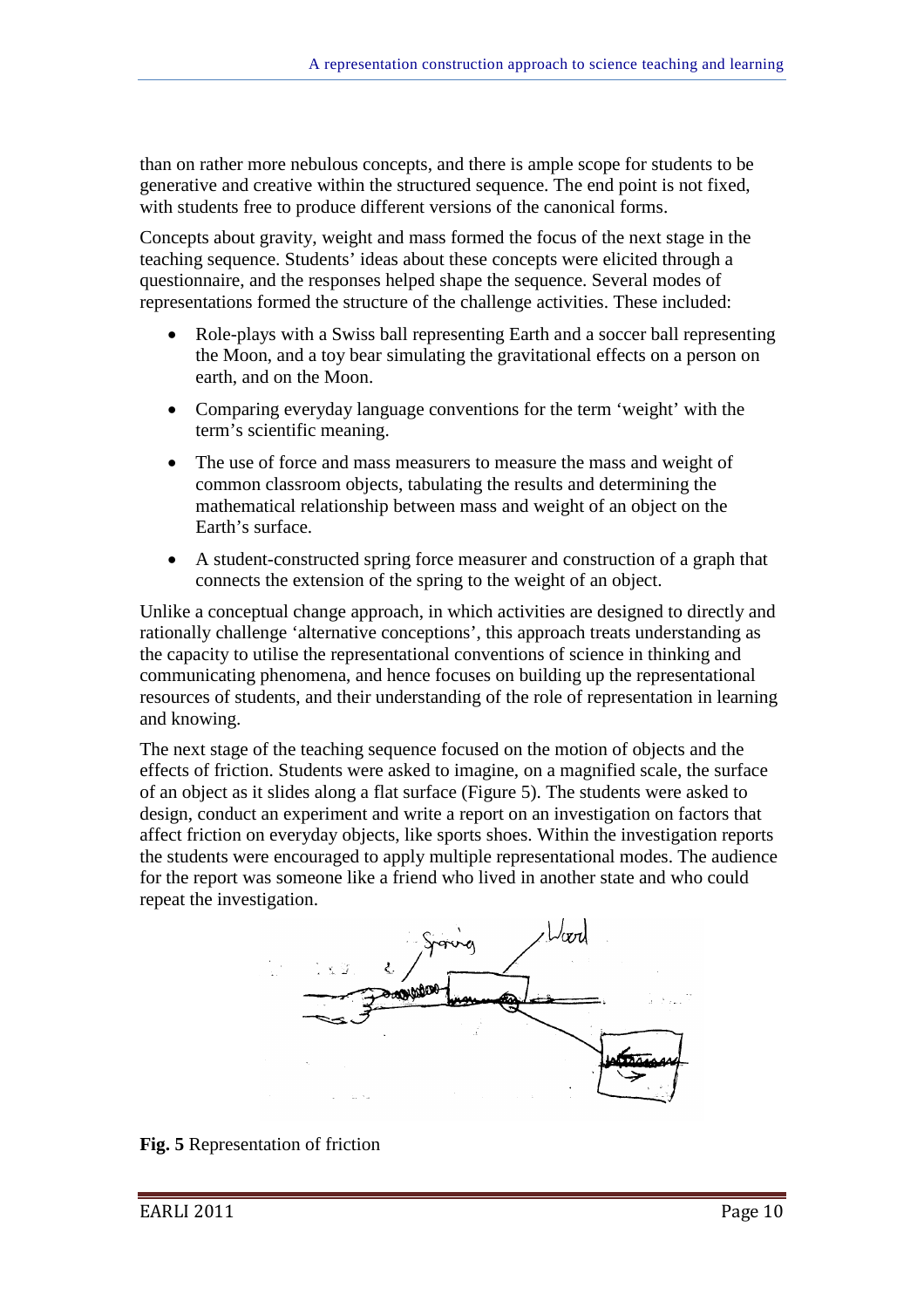Friction is thus understood through the coordination of modes (Principle 1c), including arrow representations, detailed microscopic mechanisms, and gestures, aligned with and explanatory of tactile perceptual experiences (Principle 3). Each of these provides a selective, partial view of the phenomenon of friction (referred to in Principle 2a).

There were examples in the sequence where the challenge for students to visually represent enabled a public process of negotiation with the representations mediating a productive exchange. Sally established with the students that when an object is moving on a surface there will be friction that opposes motion and then asked:

*Sally: Can you think of an example of why it might not be true?* 

*Student 3: On a skateboard.*

*Sally: Can you draw it for me? I want to see how you think?*

*Students 3: [Student drew a pair of wheels] the wheels will be turning that way [indicating by gesture and curved arrows on the wheels]*

Sally: if the wheels are moving that way in what direction is the skateboard *moving?*

*Student 3: [Student looks at his diagram, traces out the direction of the wheels and then indicated the direction of the skateboard with a straight arrow] that way? The wheels would be rolling and nothing will be pulling on them.*

*Sally: So is there any force preventing it from moving?*

*Student 3: No, the surface is already moving [Student represented by gesture the rolling motion of the surface of the wheel against the ground]*

*Sally: Let's say you are on the skateboard [Sally modifies the diagram to include a representation of the student] and you are wanting to go in that direction but the skateboard is originally stationary.*

*Student 3: [looking at the diagram] Oh. Well, your foot would do the pushing for you.*

The challenge 'can you draw it for me', or 'can you represent that' became increasingly common for teachers in this study, and accepted and responded to by students. This exchange between Sally and the student led to a classroom discussion regarding the reduction of frictional forces related to the nature of sliding surfaces and their area of contact. Different frictional effects where modelled with different orientations of the set of interlocked hair brushes that had acted as a model of the surface contact.

A bridging analogy (Clement, 1993) was used by Lyn to introduce the idea of contact forces. Figure 6 shows two students' interpretation of that discussion. In classical conceptual change theory, these bridging analogies are seen as props that help span the gap between naïve and scientific conceptions. From a representation construction perspective they are representational resources that are made available to students, that help them to coordinate meaning across different aspects of the phenomenon. Each representation offers a selective, partial perspective, and understanding involves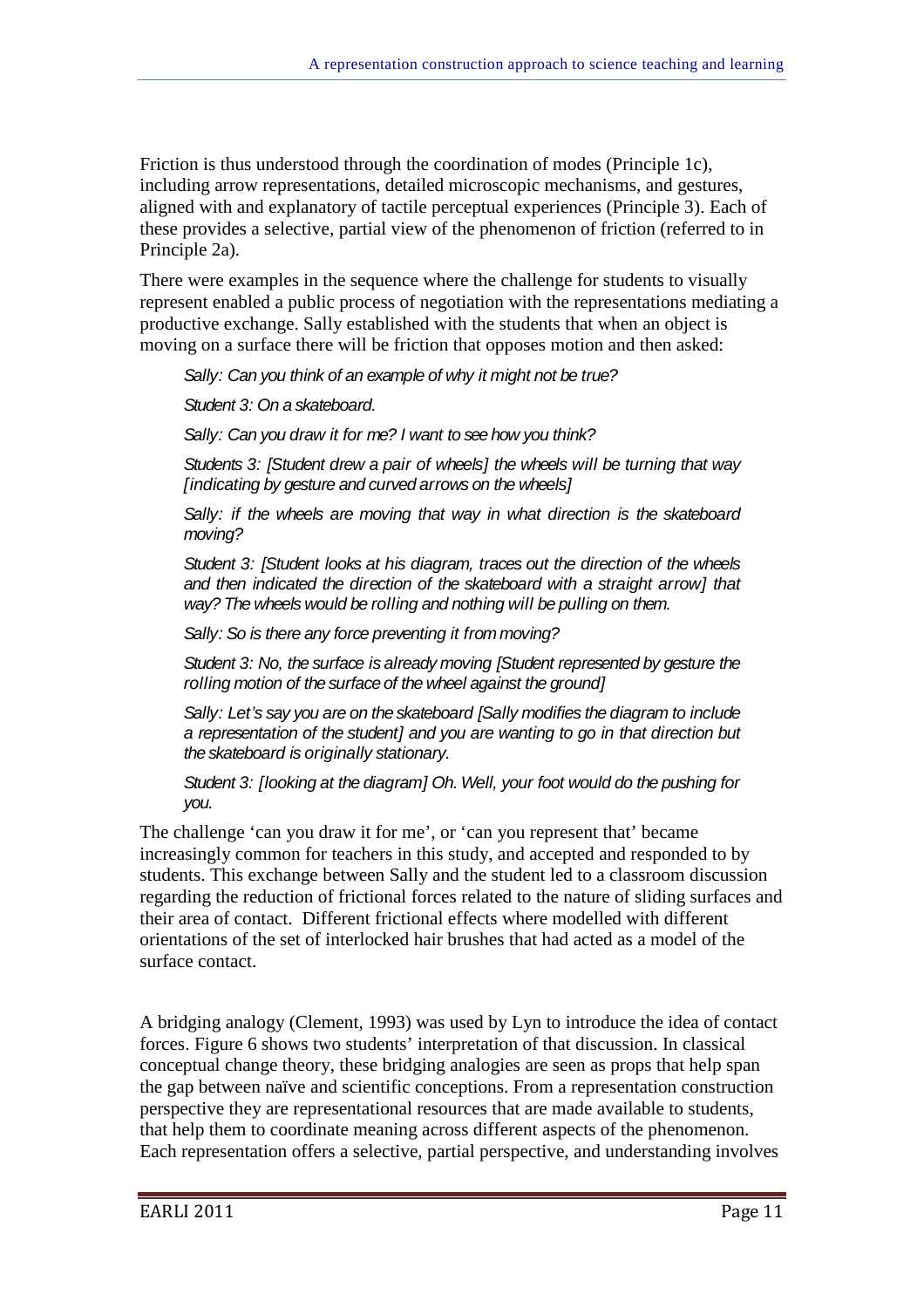the flexible coordination of a view that looks at macroscopic force effects and one that looks at their microscopic causes or correlates. This coordination of the macroscopic and microscopic is a challenge of much interest to researchers currently (Gilbert 2005).



## **Fig. 6** Student representation of contact forces

## *A substances unit for Year 8*

The research team also worked with a relatively inexperienced biology – chemistry trained teacher, Lauren, on a related year 7 10-lesson unit introducing the particle model and coordinating this with states and properties of matter.

In both sets of sequences student representation construction was a central feature. In an exercise involving the categorization of different substances in the year 7 sequence, class discussion on the lack of clarity of the distinction led to students suggesting a Venn diagram representation that admitted cross-over categories of solids, liquids and gases. The teacher also discussed a 'continuum representation' which students engaged with. The resulting board work is shown in Figure 7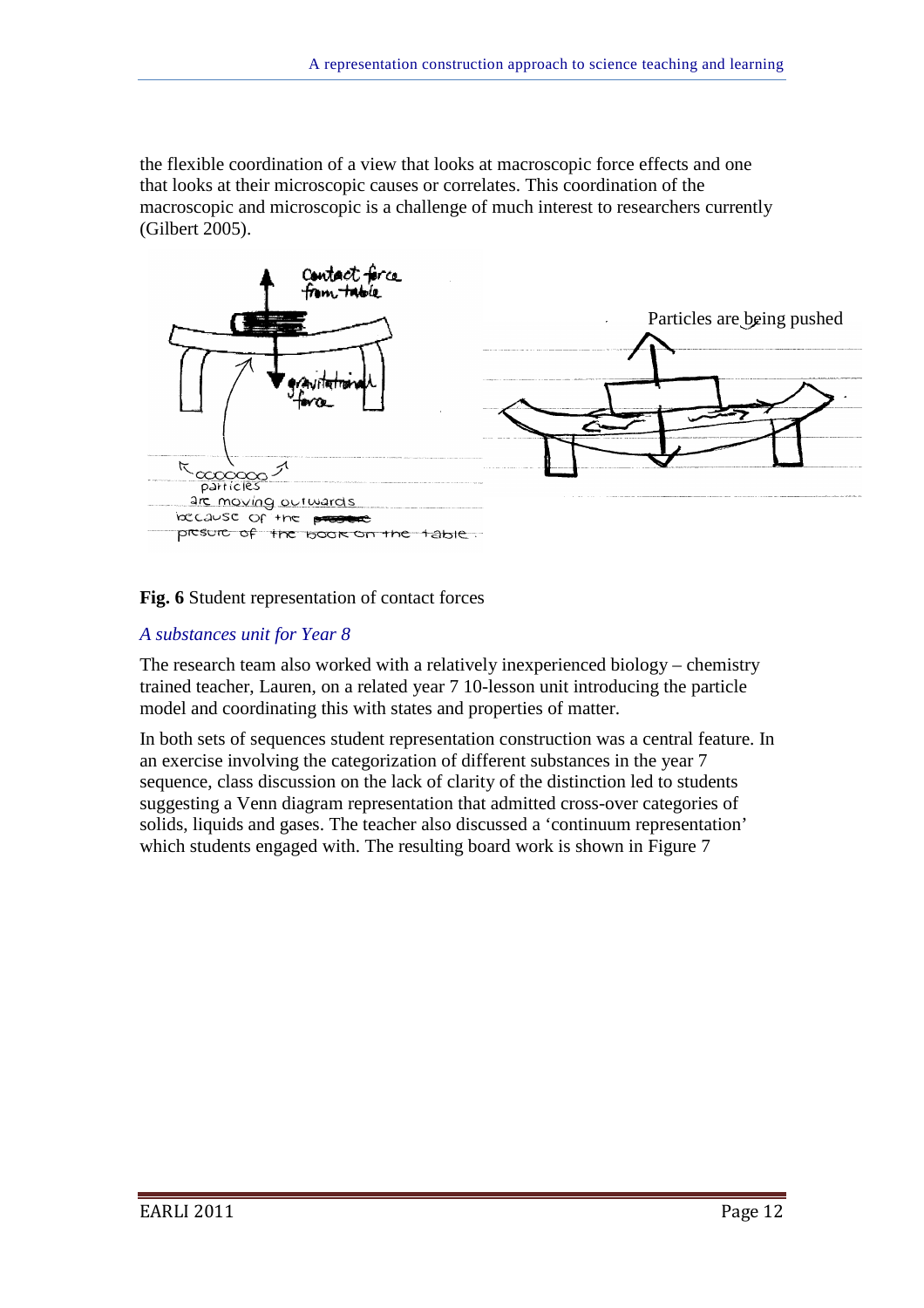

**Figure 7**: Representations of materials as combinations of solid, liquid and gas

Here, as with the forces unit, one can see the response of students to a representational need and the richness of discussion in the public space of the classroom. The agency granted to students is also apparent. The limitations of the representation were also acknowledged, when a student asked where bubble wrap should be put, and the teacher responded: "in this case this is where the representation doesn't fit?"

In a sequence of representational challenges intended to move students to an alignment of particle ideas with macroscopic properties of materials, students drew what they imagined particle arrangements to explain the property. Figure 8 shows the basic worksheet challenge for the property of paper holding its shape, and three student responses, drawn on the board, which were discussed for their adequacy. The instructions were to draw a representation using Particle ideas, which only needs to explain the property that is being described. For the first challenge the three responses are all adequate since they allow breaking up of the structure. For the second challenge the first response is inadequate since it has no structure to sustain shape.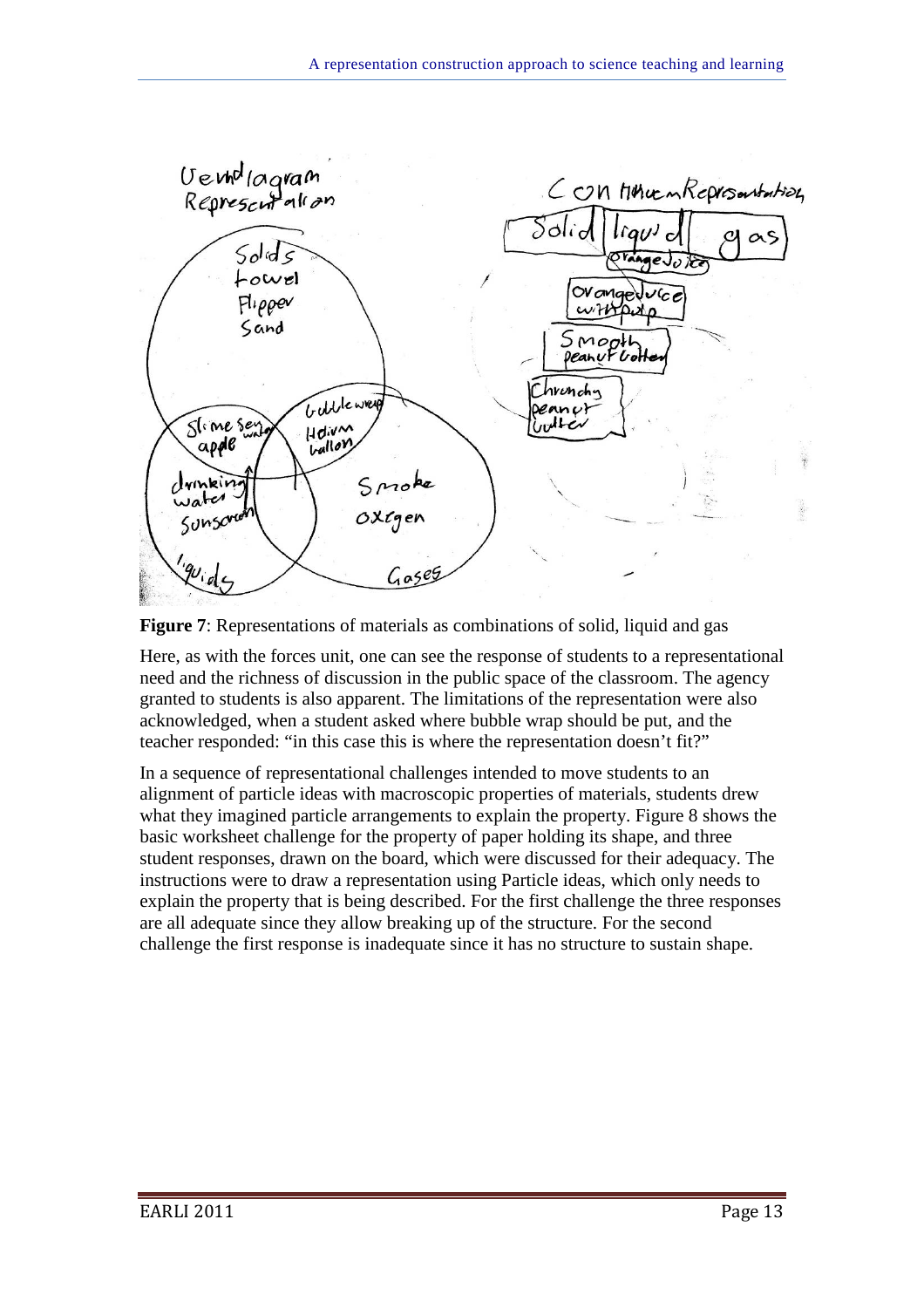

**Figure 8:** Student drawings of 'what we imagine' to explain properties of matter.

In groups students were given a stick of chalk, lump of plasticine and a plastic spoon, and challenged to draw a super magnified view of a sample of the substance that makes up each object to show a particular physical property of the object. The particular property was their choice and so they needed to annotate their representation to explain this. Note that the idea that representations are selective in their intent, and partial, is embedded in the nature of this challenge (Principle 2a). The representational/ perceptual mapping (Principle 3) is very clear here also. Figure 9 shows responses to challenges to 'imagine' particles that explain the stretchiness of a rubber band.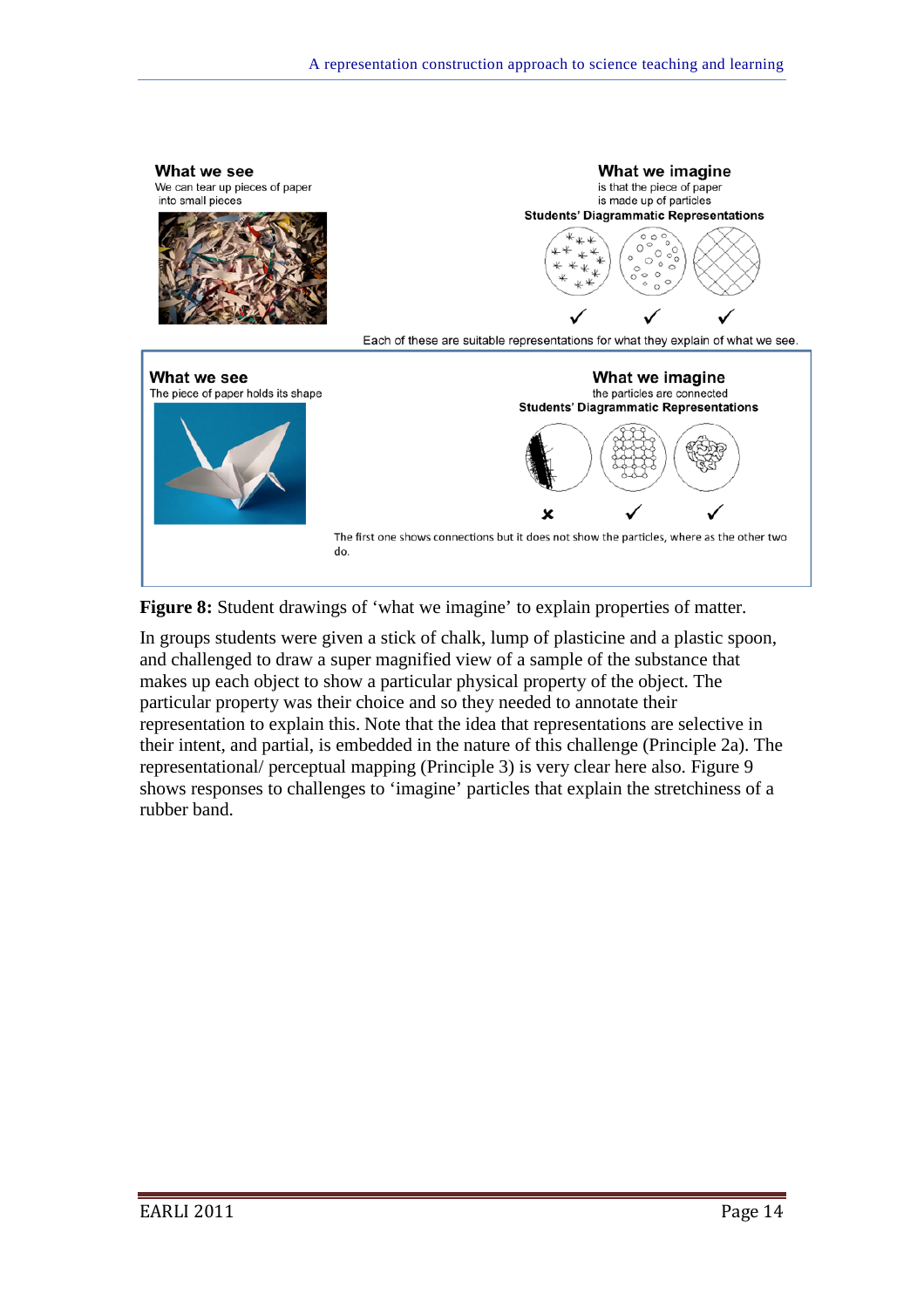

**Figure 9**: Representing particle arrangements for a rubber band

Figure 10 shows two responses to a challenge to represent dry ice sublimating. The responses in these figures demonstrate the variation and the quality of student work, and the lively engagement of students with the task.

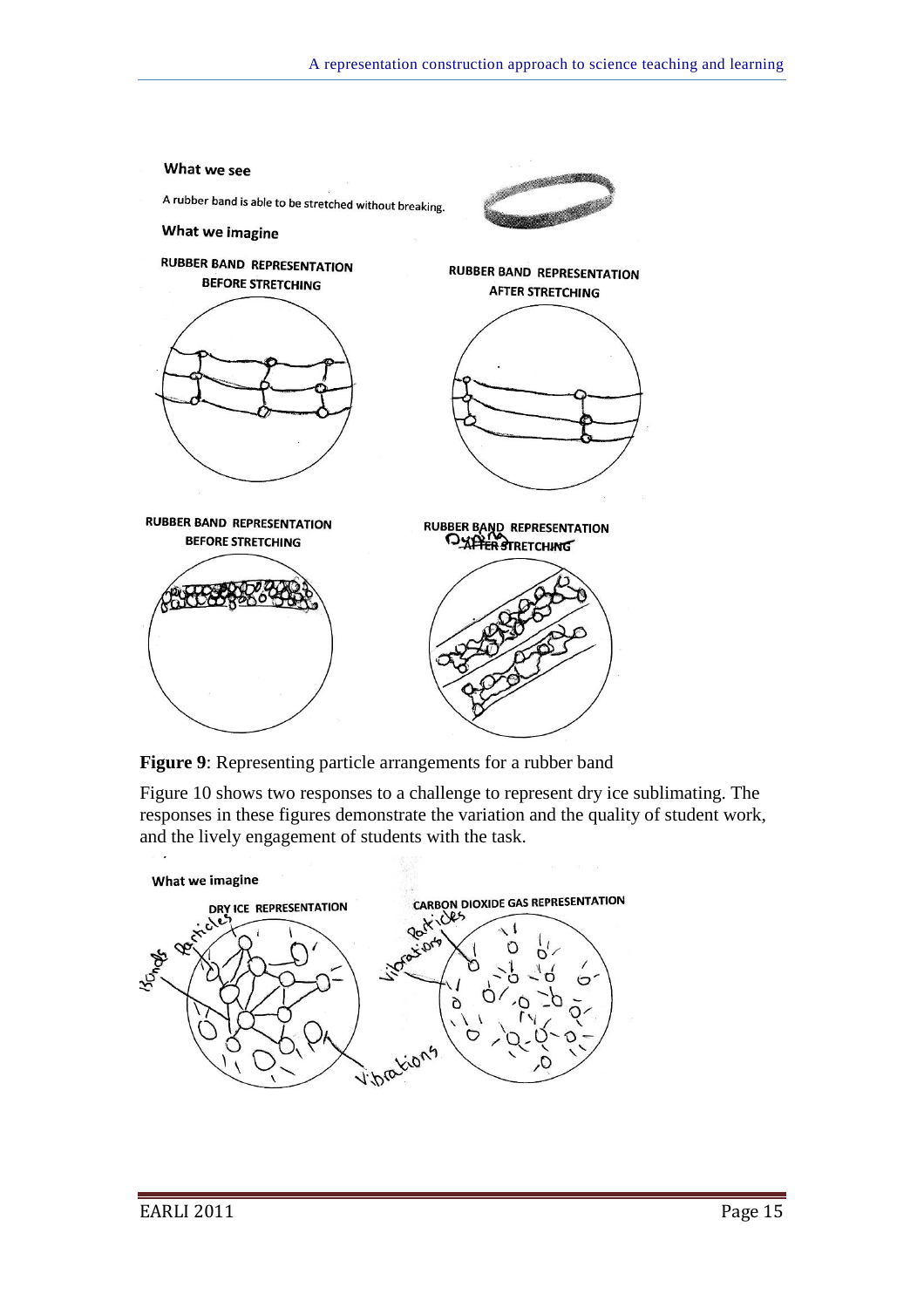

**Figure 10**: Representing dry ice and carbon dioxide using particle ideas

These tasks, as for the force sequence involving public discussion of the adequacy of representations, provide insight into student thinking such that formative assessment is embedded naturally into the teaching and learning process. The process of negotiation of representations and alignment with canonical representations requires teachers to constantly monitor student products. In the dry ice example of Figure 10 for instance, important features at issue are the breaking of bonds in sublimation, and the increase in inter- particle distance and particle movement. As Lauren said:

*There was more class discussion in this teaching sequence as there were a lot of open-ended questions set out to the students. I wanted to hear the majority of the class' thoughts before moving on to a new stage in the sequence. They all felt a part of the group if they got to share what they thought (Lauren, interview)*

*Researcher: You often had students evaluating each other's representations.*

*Teacher: To open up different ideas. This gave insight into their thinking and how they interpreted my teaching so this gave constant feedback on their understandings*

*...what you're seeing with representation is that you're seeing what's in their brain, not what they're regurgitating. (Lyn)*

The question of assessment will be taken up in more detail in another paper. Over the project, there were two innovations in summative assessment developed by the team. One was that items encouraging or requiring students to represent multirepresentationally and multi-modally, were included in tests. This might simply involve a change in language from 'explain' to 'represent to explain', with the provision of space and the absence of lines. These items however pose difficulties in interpreting reliably the extent of understanding. The other was that items were developed that explicitly tested students' meta-representational competence. Figure 11 is an example of one such item focusing on students' understanding of the selective and partial nature of models.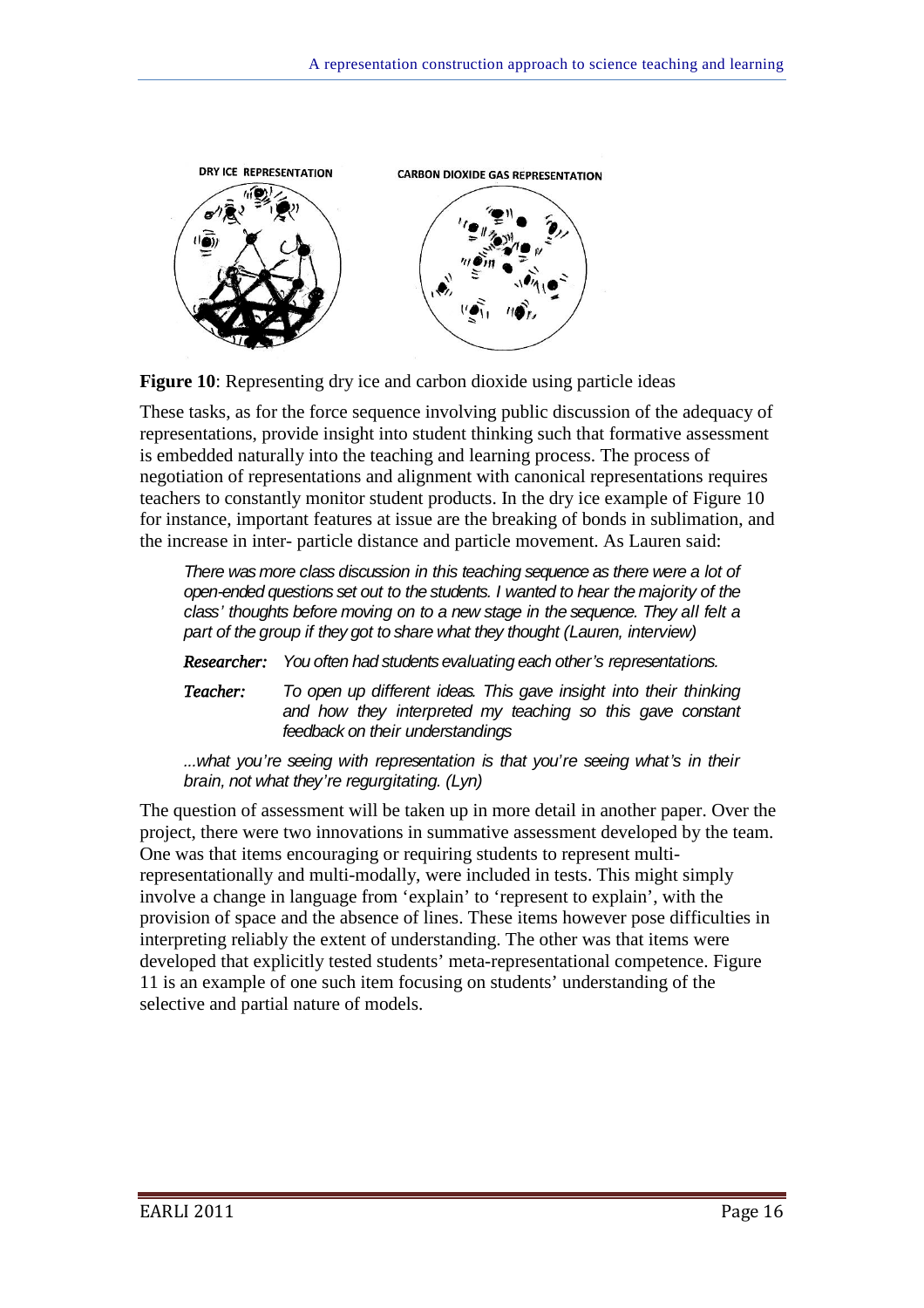| 1. a. On the right is a picture of a section of a jigsaw.<br>What features of the jigsaw help us to explain the features<br>of a sample of a substance in a solid state? (2 mks)<br>us explain that particles<br>It also shows that<br>other.<br>$\sigma$ |
|-----------------------------------------------------------------------------------------------------------------------------------------------------------------------------------------------------------------------------------------------------------|
|-----------------------------------------------------------------------------------------------------------------------------------------------------------------------------------------------------------------------------------------------------------|

b. What features of a jigsaw don't help explain the features of a sample of a substance in a solid state? (2 mks)

| The jugar helps & Ine jugar model doesn't show that          |  |
|--------------------------------------------------------------|--|
| writings visitate and partitles have kinetion energy it also |  |
|                                                              |  |
| and<br>$\sim$<br>shape, size<br>Same                         |  |

**Figure 11:** Summative assessment item focusing on meta representational competence

## **Impact of the approach on student learning**

In taking a conceptual focus to topic planning the teachers saw themselves as being able to move away from the textbook framing their pedagogical approach. This meant less coverage of content, but provided a more purposeful and a deeper approach to learning. Lyn commented:

*Before we crammed it all in and didn't know what to cut out…we were so pleased to actually pause, particularly in that Forces unit, which was so superficial and done so badly according to the textbook that we were using. We were so pleased to go into depth. And it was so lovely to be able to develop ideas with the kids. (Lyn, focus group)*

The explicit focus on representations were seen by the teachers as providing a solid grounding for ongoing conceptual work.

*The thing I like about using arrows, I felt I was now coming from a base level*  whereas before when I taught forces, in hindsight, I now realise I was sort of *coming in via the second and third floor. By slowing it down, and giving the kids a slower pace, and getting them on board to use the arrows, and thinking about the directions and size, it sets up the rest of the unit and gives them a really good structure to the concept. So that they can actually start to think in terms of something that is quite concrete for them. (Lyn, focus group)*

*When we did use the previous unit plan, I noticed that it was very text book based plus it seemed to pack 'every' topic available into the unit. With a big unit, it was hard to spend the appropriate amount of time teaching the topic. I noticed this year that we were able to choose a couple of topics that blended together well and use the time available to really connect with the students. (Lauren, interview)*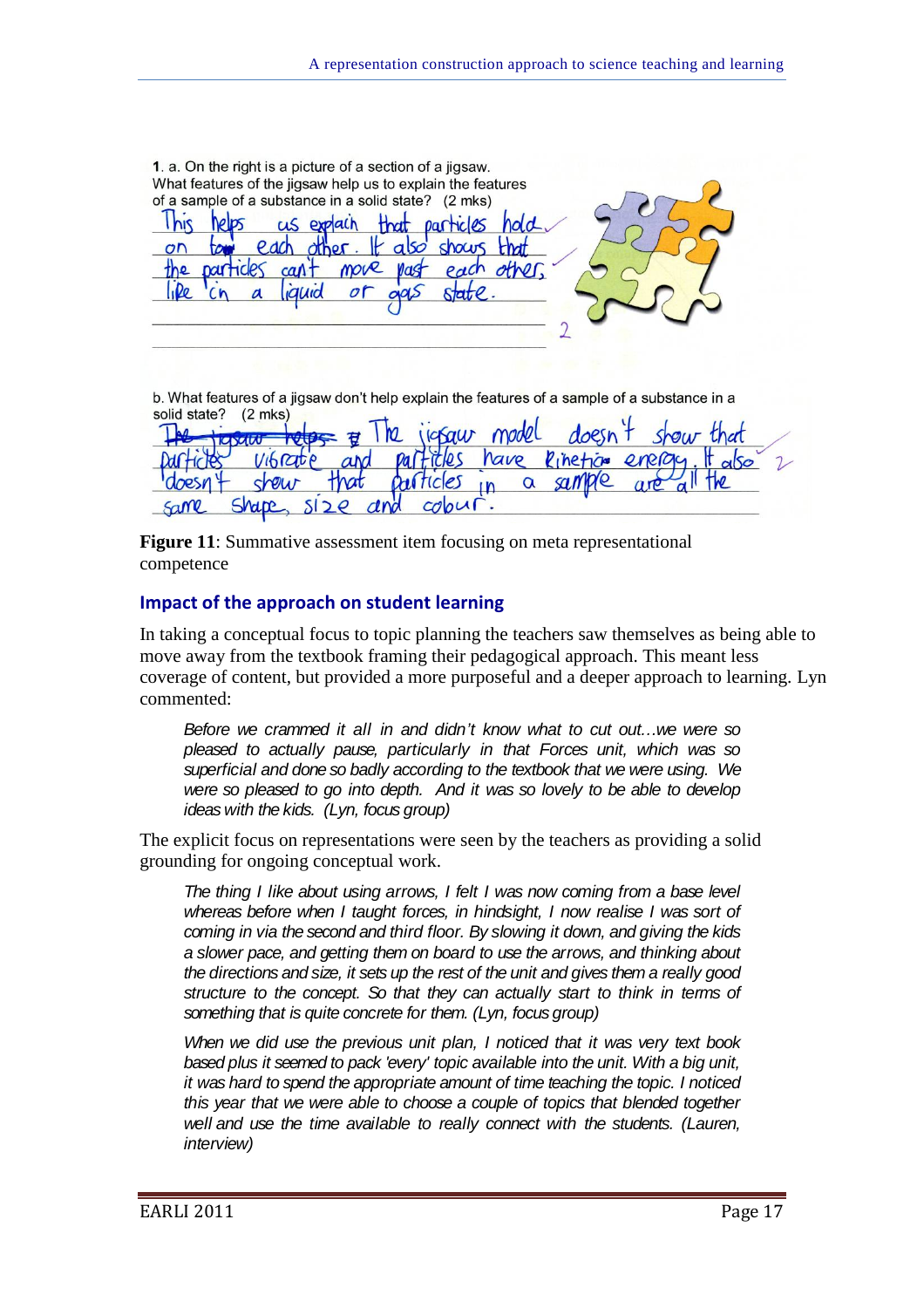The teachers were clear that there was more discussion, and deeper learning than had occurred previously in the text book framed units. In reflecting on the impact on student learning the teachers saw benefit in students having the authority to construct their own representations to explain their reasoning.

*Lyn: … what the representation's done is it's changed the conversation from "what" to "how", and therefore they're more doing than thinking and talking.*

*Sally: .. for me it's changed from "what's happening", to "how would you represent that?" And therefore the students are internalising it and showing it.*

*Lyn: … it's a very powerful way of showing understanding and getting the kids to think … it allows kids to be creative in showing their understanding with different representations. And we can all see different ways of doing it.*

The quality of student work found in the student artefacts above attests to the learning that took place in these units. Pre and post test comparisons have shown substantial growth in understanding. Table 1 shows the improvement in correct responses from pre- to post- test on the multiple choice items in the test.

In this and an astronomy unit a measure of the improvement in student knowledge over the teaching sequence has been attempted, using a 'normalised gain index',  $\langle g \rangle$ , previously used in other studies using identical multiple choice pre- and post-tests (Hubber 2010).  $\langle \varphi \rangle$  is the ratio of the actual average student gain to the maximum possible average gain:  $\langle$ g $\rangle$  = (post% - pre%) / (100 - pre %), reported by Zeilik, Schau, & Mattern (1999). Gain index values can range from 0 (no gain achieved) to 1 (all possible gain achieved). A respectable mean gain is argued to be  $0.3$  (Kalkan  $\&$ Kiroglu, 2007, p. 17). In contrast the mean gain for the 'substances' tests was 0.78, on questions that represented conceptions identified in the literature as problematic. A similarly impressive result was found for astronomy, for which it was possible to compare gains on identical items used in previous research led studies.

Thus, there is evidence from teachers, from the video and student artefact data, and from pre- and post-tests, that the representation construction approach yields significant learning gains.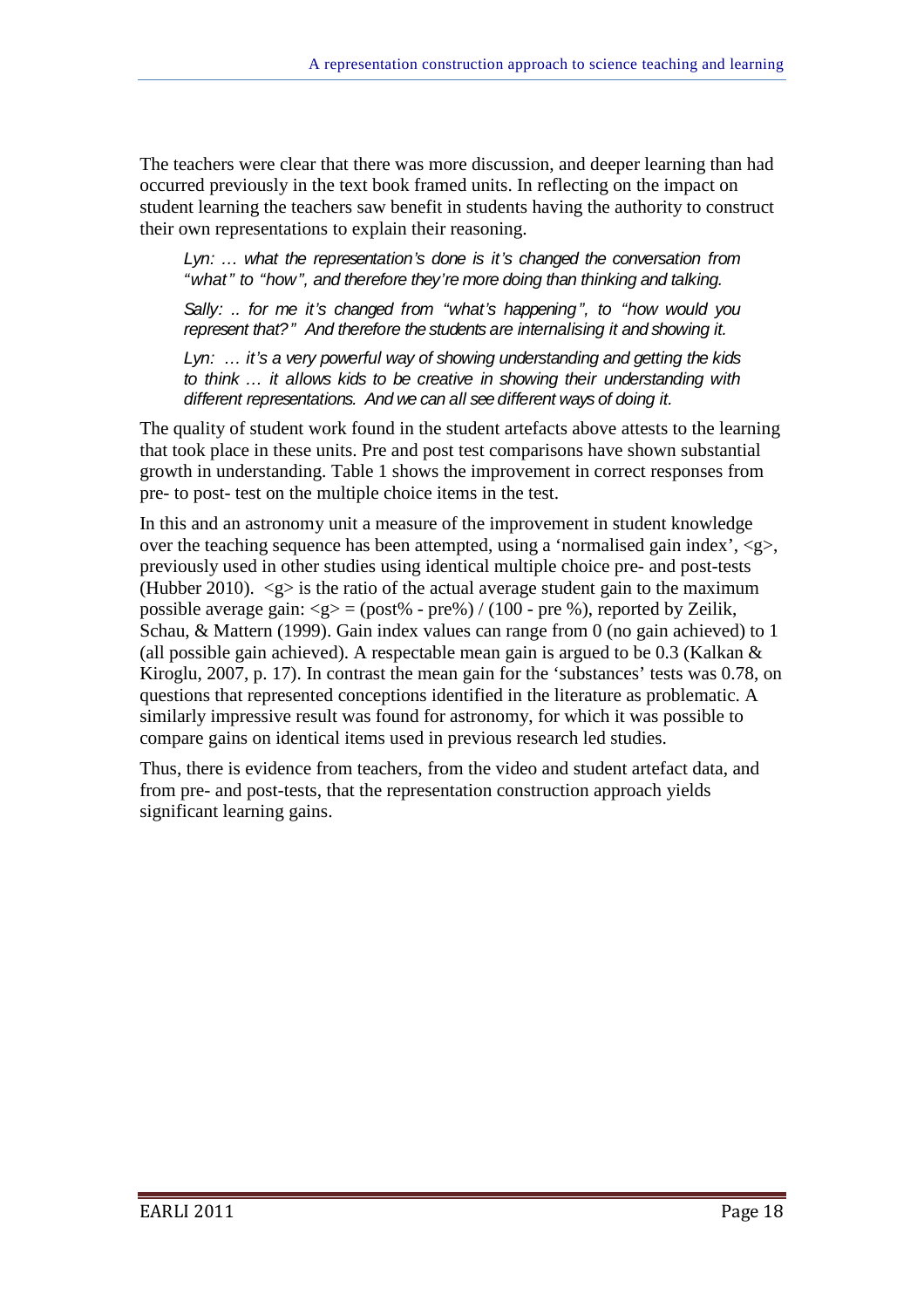| Each statement tick the box you feel<br>7.<br>most fits your understanding of the statement.                                                                                              | % correct<br>response |               | <b>Normalised</b><br>gain index |
|-------------------------------------------------------------------------------------------------------------------------------------------------------------------------------------------|-----------------------|---------------|---------------------------------|
| <b>Statement</b>                                                                                                                                                                          | Pre-<br>test          | Post-<br>test | <g></g>                         |
| All objects consist of very tiny particles called<br>atoms.                                                                                                                               | 78                    | 90            | 0.54                            |
| A molecule is a tiny particle that consist of more<br>than one atom bonded to each other.                                                                                                 | 64                    | 90            | 0.72                            |
| When a substance freezes the temperature must<br>always be less than $0^{\circ}$ C.                                                                                                       | 52                    | 91            | 0.81                            |
| It is possible to heat an object to $+1000$ °C but it<br>is <b>not</b> possible to cool it -1000 $^{\circ}$ C.                                                                            | 40                    | 93            | 0.88                            |
| When wax melts the molecules that make up the<br>wax change from being hard and firm to being<br>soft and 'gooey'.                                                                        | 11                    | 68            | 0.64                            |
| When a substance condenses it changes from a<br>gas into a liquid.                                                                                                                        | 71                    | 88            | 0.59                            |
| A closed bottle with small amount of water at<br>the bottom is left in the sun. After awhile, when<br>the water has evaporated, the mass of the bottle<br>is now <b>less</b> than before. | 48                    | 98            | 0.96                            |
| The molecules inside liquids and gases are<br>moving but in solids they are stationary.                                                                                                   | 19                    | 98            | 0.98                            |
| In the spaces between atoms of an object there<br>is air.                                                                                                                                 | 38                    | 93            | 0.89                            |

**Table 1:** Pre- and post- test learning gains for multiple-choice items, in the Year 7 substances unit

The representation construction principles developed in this study have a dual character; as pedagogical principles and as statements about the conditions for quality learning in science. They represent in fact both teacher and student learning, because of the demands of the construction, evaluation and negotiation of representations. Teachers have told us of the clarity they experienced through the process of planning around key concepts and representations, and about the challenge of deeper conversations about the use of these tools to explain or solve problems in science. They talk of greater student engagement with science ideas, a finding that has been explored theoretically by Prain and Tytler (submitted), drawing on semiotic, epistemological and epistemic justifications for this representation construction practice.

Teachers and students, through this project, grew in their meta-representational understandings, as one might expect from an emphasis on Principle 2, the explicit discussion of representations.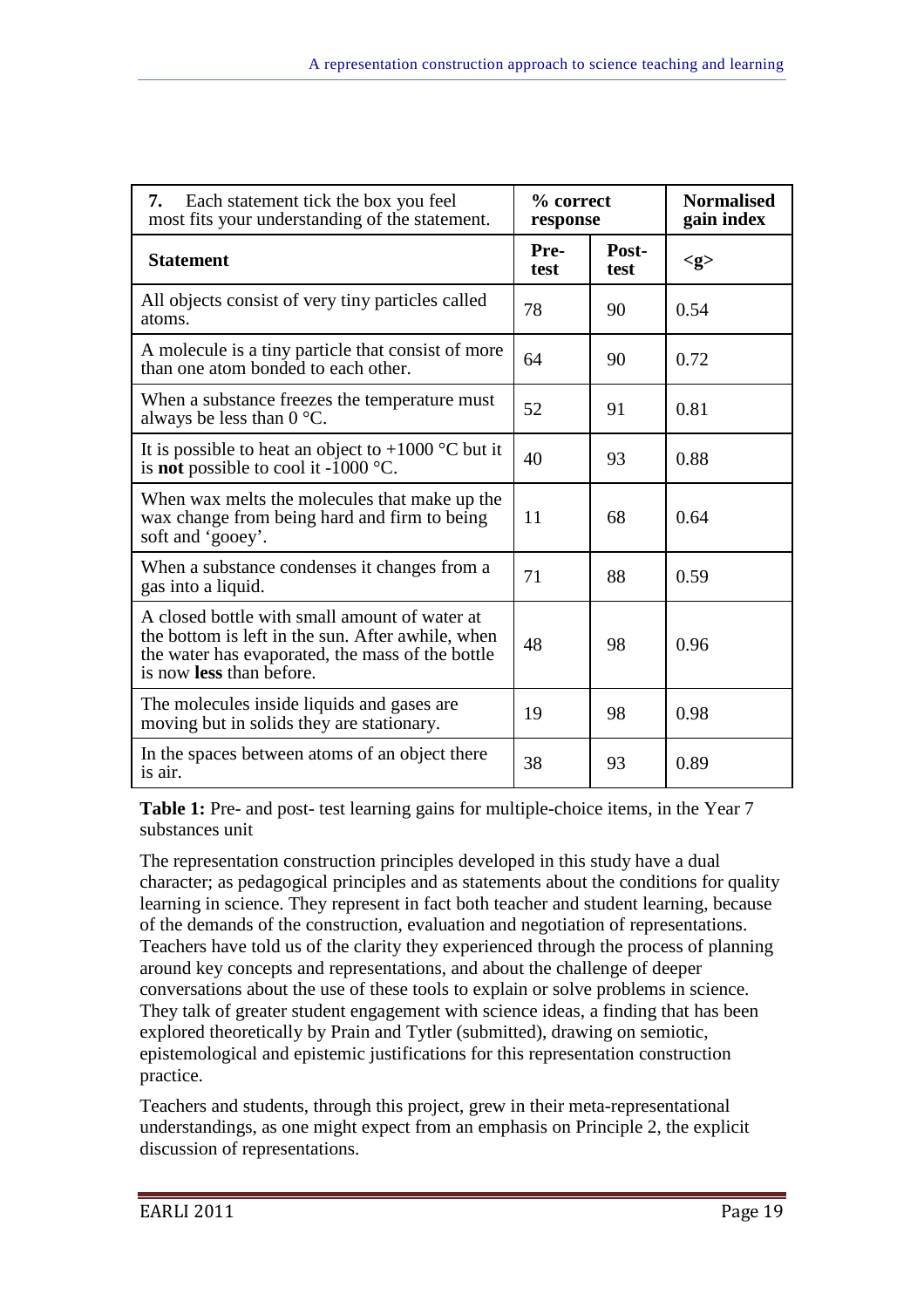Sometimes the representation will help us to get to that knowledge. So it is a *continuous feed-back; as Sally said, if we try to understand the concepts we have to go to various types of representations …Representations help us get the knowledge, we use the knowledge to help to build our representations (Lyn, focus group)*

Teachers increasingly focused on the selective and partial nature of models, and developed in epistemological sophistication of their views. Students were challenged in the substance unit in particular, to evaluate different particle representations, for instance the analogy of popping corn for evaporation ('What's good about the model? What's bad about the model?' As Lyn explained:

*… we're not teaching the particle model as in, this is the model and see how it relates to real life. It's more, this is real life and we have a model and does it actually explain real life, and does it explain this and that? And particularly … how good is the representation?* 

Sally emphasised how students had adopted a critical perspective on models to the extent that in the following year it was noticeable that they took a critical stance to their text book representations. The relation of models and representations to knowledge was probed in interview. The following exchange was between a researcher and a year 8 student:

- *R: You have two separate words, one is Understanding and the other one is Representations. [R & U were drawn on the page –Figure 12] how do they connect?*
- *S: Through many representations you can come to an understanding [drawing arrows from R to U]. So many representations help you get an understanding*
- *R: So do you use representations to show your understanding?*
- *S: Representations help you understand but then [now drawing arrows from U to R] through your understanding you can give many representations. So it works both ways.*



**Figure 12:** Understanding and representation

Another student was asked, "Do you need more than one type of representation to understand? She responded: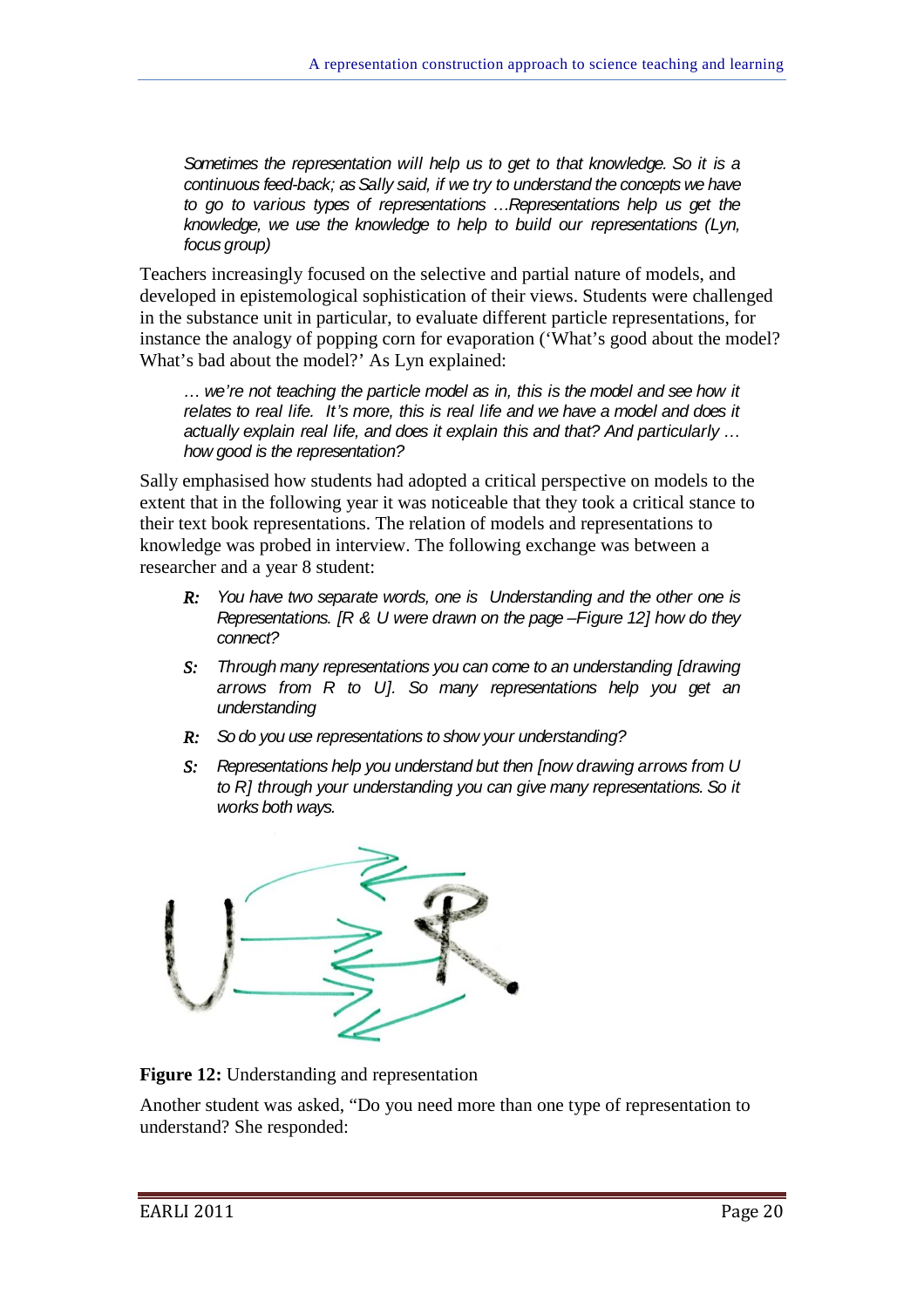*I think you need more than one [representation]. Some things get explained* better in different ways. Like something just looks better. You can understand more when there are graphs in it. Like other things like diagrams need to have *arrows rather than writing to show what happened. Some things need just writing because they are very complicated. You just need to explain them and some things need all of them.*

## **Conclusion**

Through a three year process of working with teachers to develop and refine the representation construction approach, analyzing video and student artefacts and interview data, and discussions within the research team and with the teachers, we have come to a clearer understanding of the core pedagogical underpinnings of the approach how these support and shape student learning in science.

The approach is a variant of guided inquiry and is consistent with aspects of conceptual change approaches. We believe however that the explicit focus on representation construction constitutes an innovation in science teaching and learning that can potentially resolve the well recognized contradiction in science education (Osborne 2006) between the need to represent in classroom processes the exploratory and imaginative aspects of science knowledge building practices, and at the same time introduce students to the canonical products of science (Klein 2010). This resolution comes about through the twin focus on representation as a process, and a product. Students in these units were engaged in imaginative production and negotiation of ideas, and achieved significant learning in key ideas as evidenced in their performance on traditional test items, as well as demonstrating capabilities in generating and coordinating representations, and in meta – representational competence.

The principles do not speak strongly to unit structure, but as the analysis shows can be exemplified even in short activity sequences. In a separate analysis, we will look at the structural features of the sequencing of ideas across key topics in primary and secondary schools, to identify patterns they have in common. However, it is clear that the approach admits of considerable variety in this respect.

The approach captured in the principles places significant demands on teachers and on students, and speaks to both student and teacher learning. As they planned and executed learning sequences, teachers were challenged to develop deeper understandings of key science ideas, and challenged pedagogically and epistemologically. They were, however, enthusiastic about the learning outcomes achieved by students and also by the pleasures of deeper engagement in classroom discussion with students and their developing ideas. For students it seemed that the enhanced engagement flowed from the active way in which ideas were introduced and negotiated and linked to science phenomena.

## **References**

- Ainsworth, S. (2006) DEFT: A conceptual framework for learning with multiple representations. *Learning and Instruction*, *16*(3), 183-198.
- Ainsworth, S. (2008). The educational value of multiple representations when learning complex scientific concepts. In J. K. Gilbert, M. Reiner & M. Nakhlel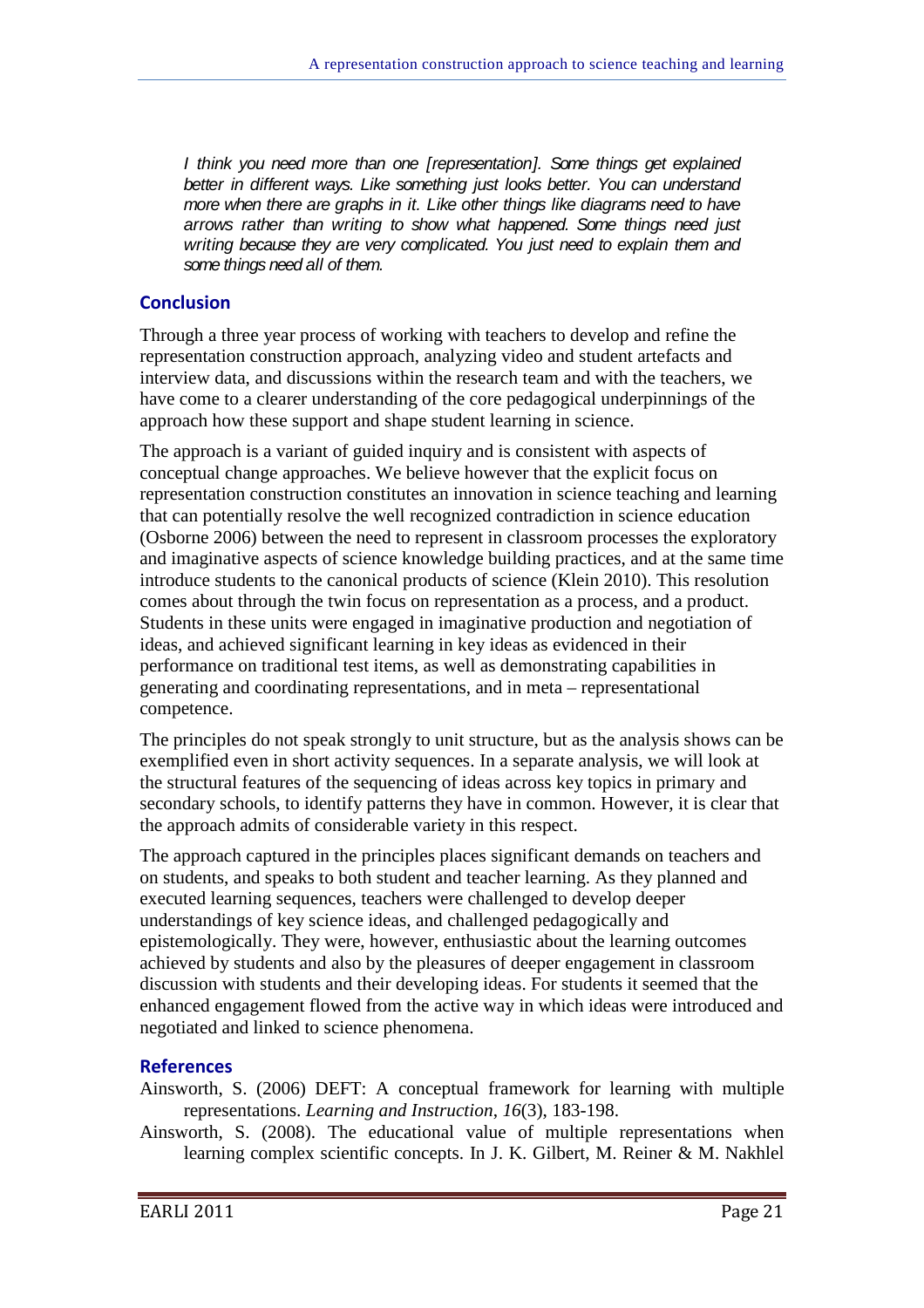(Eds.), *Visualization: Framework and practice in science education* (pp. 191- 208) New York: Springer.

- Bransford, J. & Schwartz, D. (1999) Rethinking Transfer: A Simple Proposal with Multiple Implications. Review of Research in Education, 24 pp. 61-100
- Cazden, C. (1981) Performance before competence: Assistance to child discourse in the zone of proximal development. Quarterly Newsletter of the Laboratory of Comparative Human Cognition, 3, 5-8.
- Cole, M., & Wertsch, J. V. (1996). Beyond the individual-social antinomy in discussions of Piaget and Vygotsky. Human Development, 39, 250-256.
- Cox, R. (1999). Representation construction, externalized cognition and individual differences. Learning and Instruction 9, 343-363.
- diSessa, A. (2004). Metarepresentation: Native competence and targets for instruction. Cognition and Instruction, 22(3), 293-331.
- Ford, M., & Forman, E.A. (2006). Refining disciplinary learning in classroom contexts. Review of Research in Education, 30, 1-33.
- Gilbert, J. (ed.) (2005). Visualization in science education. Springer.
- Greeno, J & Hall, R (1997) Practicing Representation: Learning with and about representational forms. *Phi Delta Kappan, 78* (5), 361-368.
- Greeno, J. (2009) A Framework Bite on Contextualizing, Framing, and Positioning: A Companion to Son and Goldstone. Cognition and Instruction, 27(3), 269–275
- Hubber, P. (2010). Year 8 students' understanding of astronomy as a representational issue: Insights from a classroom video study. In D. Raine, L. Rogers, & C Hurkett (Eds), Physics community and cooperation: Selected contributions from the GIREP-EPEC & PHEC 2009 International Conference (Pp. 45-64). Leicester: Lulu, the Centre for Interdisciplinary Science, University of Leicester.
- Hubber, P, Tytler, R., &.Haslam, F. (2010). Teaching and learning about force with a representational focus: Pedagogy and teacher change. Research in Science Education, 40(1), 5-28.
- Kalkan, H. & Kiroglu, K. (2007). Science and nonscience students' ideas about basic Astronomy con- cepts in preservice training for elementary school teachers. *The Astronomy Education Review*, 1(6), 15-24.
- Klein, U. (2001). Introduction. In U. Klein (Ed.). *Tools and modes of representation in the laboratory sciences*. Kluwer Academic Publishers: Boston.
- Kozma, R. & Russell, J. (2005). Students becoming chemists: Developing representational competence. In J. Gilbert (Ed.) Visualization in Science Education. Springer. (pp121-145).
- Kozma, R. & Russell, J. (2005). Students becoming chemists: Developing representational competence. In J. Gilbert (Ed.) Visualization in Science Education. Springer. (pp121-145).